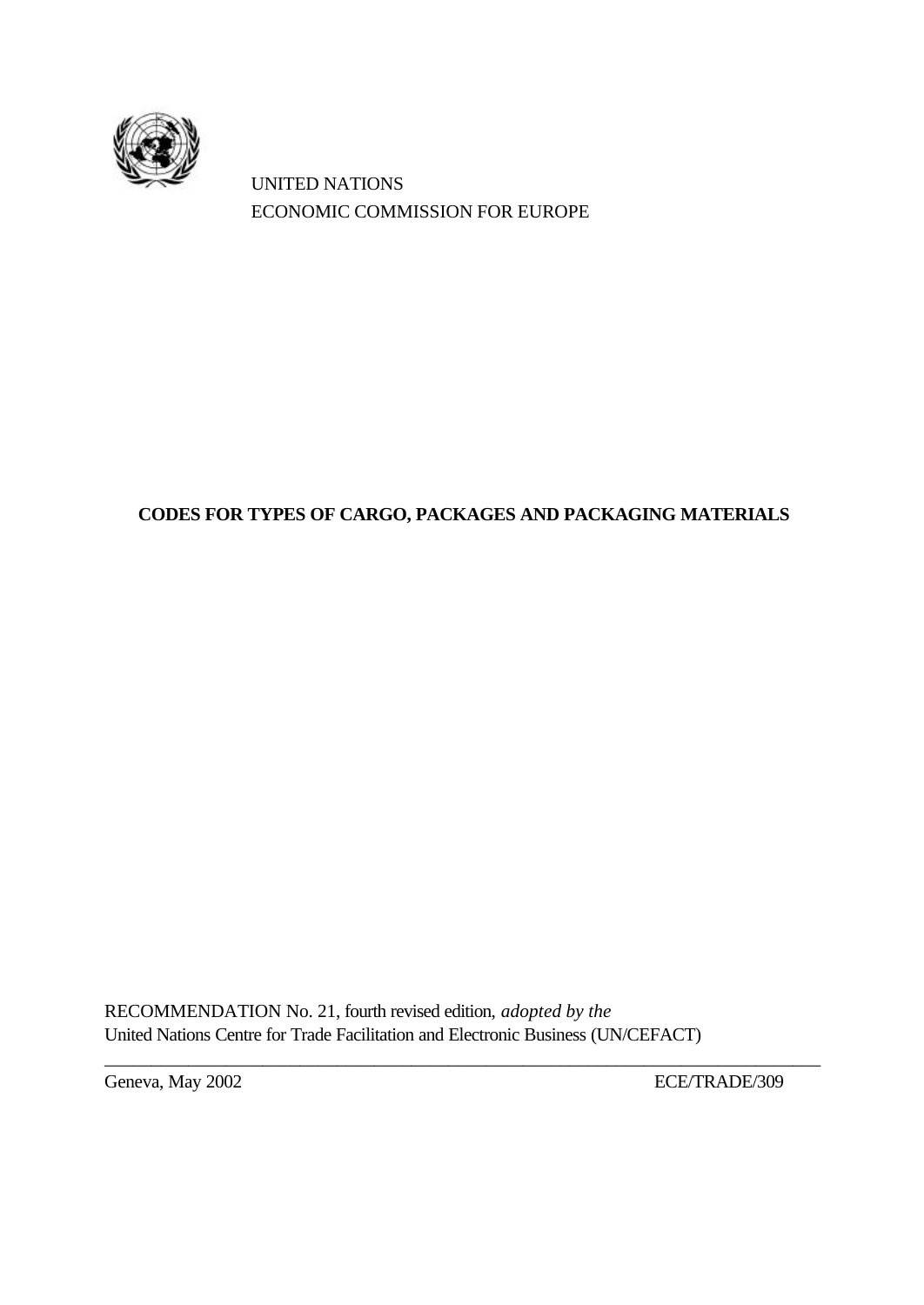#### **I. PREAMBLE**

The United Nations through UN/CEFACT (United Nations Centre for Trade Facilitation and Electronic Business) supports activities dedicated to improving the ability of business, trade and administrative organisations, from developed, developing and transitional economies, to exchange products and relevant services effectively. Its principal focus is to facilitate international transactions, through the simplification and harmonization of procedures and information flows.1

The UN/CEFACT work-programme emphasises the need for developing recommendations, which simplify and harmonize the current practices and procedures used in international transactions. Within this context, the role of the UN/CEFACT Codes Working Group (CDWG) is to secure the quality, relevance and availability of code sets and code structures to support the objectives of UN/CEFACT, including managing the maintenance of UN/ECE Recommendations related to codes. The CDWG prepared this revision of the Recommendation 21 code lists.

This edition of the code lists for Recommendation No. 21 supercedes and replaces Annex V and Annex VI in the third edition of Recommendation 21 (TRADE/CEFACT/2001/21, January 2001).

#### **II. MAINTENANCE AND UPDATING**

1. This Recommendation shall be maintained on behalf of UN/CEFACT by the UN/CEFACT Codes Working Group (CDWG).

2. Proposals for updating this Recommendation should be addressed to the Trade Facilitation Section, United Nations Economic Commission for Europe, Palais des Nations, CH-1211 Geneva 10, Switzerland or via e-mail to:

#### **cefact@unece.org**

3. Draft revisions to the body text and/or code list of this Recommendation shall be issued by the CDWG when required and shall be made available on the CDWG Web page under:

#### **http://www.unece.org/cefact**

4. Draft revisions shall be subject to a public comment period of at least two months. UN/CEFACT Heads of Delegation shall be notified of the availability of a draft revision and the period for comment. Following the conclusion of the comment period, the CDWG shall address all comments received. Depending on the comments received, the CDWG shall issue a new draft revision or shall prepare a final revision for approval.

l

5. Final revisions of the body text of this Recommendation shall be approved by the UN/CEFACT Plenary.

6. Final revisions of the code list of this Recommendation shall be approved by the CDWG Plenary or in the case where the body text has also been revised, by the UN/CEFACT Plenary.

#### **III. CODE LIST PRESENTATION**

7. The code lists are annexed to this Recommendation, as follows:

- Annex V Coded representations of package type names used in international trade (in alphabetical name order).
- Annex VI Coded representations of package type names used in international trade (in alphabetical code order).

8. The code lists are presented with the following columns:

### **Change indicator (CI)**

| a plus sign $(+)$  | for an addition                                                                     |
|--------------------|-------------------------------------------------------------------------------------|
| a hash sign $(\#)$ | for changes to the code name                                                        |
| a vertical bar ( ) | for changes to the code<br>description or to the numeric<br>code value(s)           |
| a letter $X(X)$    | for marked for deletion in this<br>edition (will not appear in the<br>next edition) |
| $\sim$ $\sim$      |                                                                                     |

#### **Code**

2 character alphanumeric code value

**Code name**

Code value name

#### **Numeric code value**

2 digit numeric code value as represented by the pictorial symbols in Annex IV

<sup>1</sup> From the mission statement of UN/CEFACT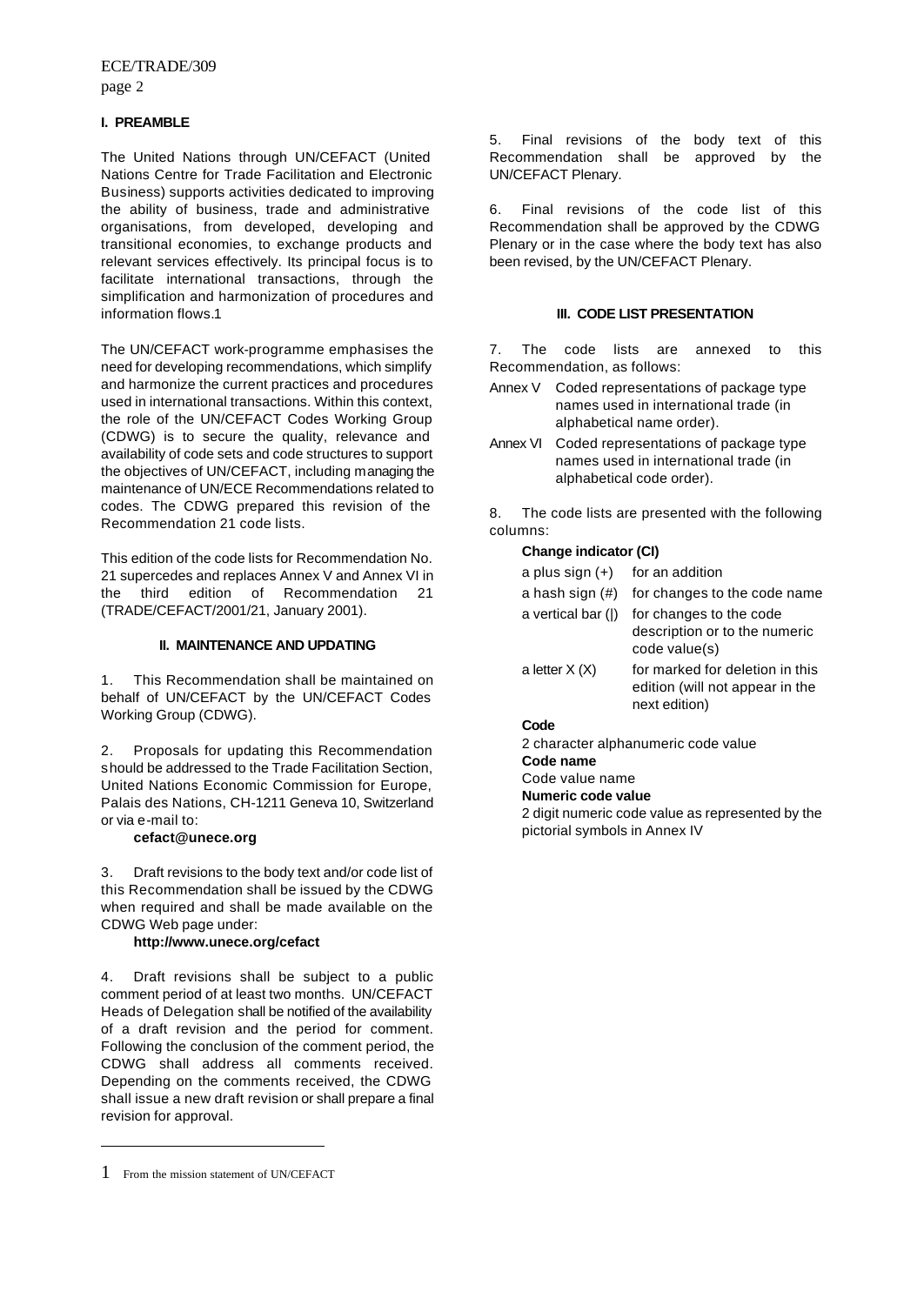### **ANNEX V**

#### **CODED REPRESENTATIONS OF PACKAGE TYPE NAMES USED IN INTERNATIONAL TRADE**

### **Listed in alphabetical code name order**

| C1 | <b>Name</b>                                  | Code      | <b>Numeric code</b> |
|----|----------------------------------------------|-----------|---------------------|
|    | Aerosol                                      | <b>AE</b> | 42 or 43            |
|    | Ampoule, non-protected                       | AM        | 31                  |
|    | Ampoule, protected                           | AP        | 31                  |
|    | Atomizer                                     | AT        | 42 or 43            |
|    | Bag                                          | BG        | 62 to 64            |
|    | Bag, flexible container                      | <b>FX</b> | 61 to 66            |
| +  | Bag, large                                   | ΖB        | 62 to 64            |
|    | Bag, multiply                                | <b>MB</b> | 62 to 64            |
|    |                                              | 5M        | 62 to 64            |
|    | Bag, paper                                   | XJ        | 62 to 64            |
|    | Bag, paper, multi-wall                       | XK        | 62 to 64            |
|    | Bag, paper, multi-wall, water resistant      | EC        |                     |
|    | Bag, plastic                                 |           | 62 to 64            |
|    | Bag, plastics film                           | XD        | 62 to 64            |
| +  | Bag, super bulk                              | 43        | 64                  |
|    | Bag, textile                                 | 5L        | 62 to 64            |
|    | Bag, textile, sift proof                     | XG        | 62 to 64            |
|    | Bag, textile, water resistant                | XH<br>XF  | 62 to 64            |
|    | Bag, textile, without inner coat/liner       |           | 62 to 64            |
|    | Bag, woven plastic                           | 5H        | 62 to 64            |
|    | Bag, woven plastic, sift proof               | ΧB        | 62 to 64            |
|    | Bag, woven plastic, water resistant          | XC        | 62 to 64            |
|    | Bag, woven plastic, without inner coat/liner | XA        | 62 to 64            |
|    | Bale, compressed                             | BL.       | 65                  |
|    | Bale, non-compressed                         | <b>BN</b> | 65                  |
|    | Balloon, non-protected                       | BF        | 42 or 43            |
|    | Balloon, protected                           | <b>BP</b> | 42 or 43            |
|    | Bar                                          | <b>BR</b> | 16                  |
|    | Barrel                                       | BA        | 44 or 45            |
|    | Barrel, wooden                               | 2C        | 44 or 45            |
|    | Barrel, wooden, bung type                    | QH        | 44 or 45            |
|    | Barrel, wooden, removable head               | QJ        | 44 or 45            |
|    | Bars, in bundle/bunch/truss                  | BZ        | 16                  |
|    | Basin                                        | <b>BM</b> | 51                  |
|    | <b>Basket</b>                                | BK        | 27                  |
|    | Basket, with handle, cardboard               | HC        | 27                  |
|    | Basket, with handle, plastic                 | HA        | 27                  |
|    | Basket, with handle, wooden                  | HB        | 27                  |
|    | <b>Bin</b>                                   | BI        | 21 or 25            |
|    | Board                                        | <b>BD</b> | 16                  |
|    | Board, in bundle/bunch/truss                 | BY        | 16                  |
|    | <b>Bobbin</b>                                | BB        | 91                  |
|    | Bolt                                         | BT        | 13                  |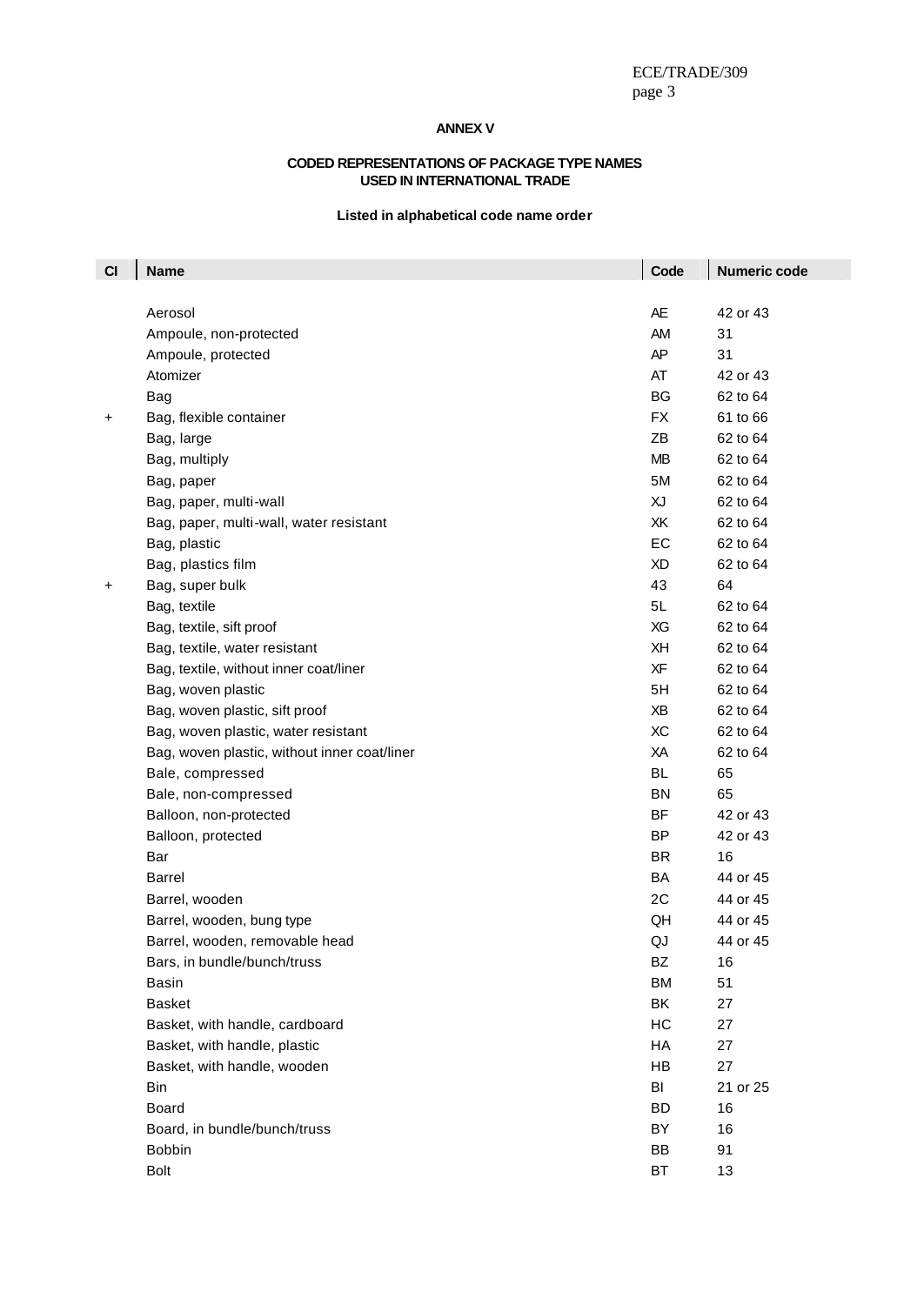| CI        | <b>Name</b>                                               | Code             | <b>Numeric code</b> |
|-----------|-----------------------------------------------------------|------------------|---------------------|
|           |                                                           |                  |                     |
|           | Bottle, gas                                               | GB               | 31 or 35            |
|           | Bottle, non-protected, bulbous                            | <b>BS</b>        | 42 or 43            |
|           | Bottle, non-protected, cylindrical                        | <b>BO</b>        | 32 or 33            |
|           | Bottle, protected bulbous                                 | <b>BV</b>        | 42 or 43            |
|           | Bottle, protected cylindrical                             | BQ.              | 32 or 33            |
|           | Bottlecrate / bottlerack                                  | <b>BC</b>        | 29                  |
|           | Box                                                       | <b>BX</b>        | 21 to 25            |
|           | Box, aluminium                                            | 4B               | 21 to 25            |
|           | Box, Commonwealth Handling Equipment Pool (CHEP), Eurobox | DH               | 27                  |
|           | Box, fibreboard                                           | 4G               | 21 to 25            |
|           | Box, for liquids                                          | <b>BW</b>        | 21 to 25            |
|           | Box, natural wood                                         | 4C               | 21 to 25            |
|           | Box, plastic                                              | 4H               | 21 to 25            |
|           | Box, plastic, expanded                                    | QR               | 21 to 25            |
|           | Box, plastic, solid                                       | QS               | 21 to 25            |
|           | Box, plywood                                              | 4D               | 21 to 25            |
|           | Box, reconstituted wood                                   | 4F               | 21 to 25            |
|           | Box, steel                                                | 4A               | 21 to 25            |
|           | Box, wooden, natural wood, ordinary                       | QP               | 21 to 25            |
|           | Box, wooden, natural wood, with sift proof walls          | QQ               | 21 to 25            |
|           | <b>Bucket</b>                                             | BJ               | 51                  |
|           | Bulk, gas (at 1031 mbar and 15øC)                         | VG               | 06                  |
|           | Bulk, liquefied gas (at abnormal temperature/pressure)    | VQ               | 05                  |
|           | Bulk, liquid                                              | VL               | 04                  |
|           | Bulk, solid, fine particles ("powders")                   | VY               | 01                  |
|           | Bulk, solid, granular particles ("grains")                | <b>VR</b>        | 02                  |
|           | Bulk, solid, large particles ("nodules")                  | VO               | 03                  |
|           | <b>Bunch</b>                                              | BH               | 61 to 65            |
|           | <b>Bundle</b>                                             | BE               | 61 to 65            |
|           | Butt                                                      | <b>BU</b>        | 44 or 45            |
|           | Cage                                                      | CG               | 26                  |
|           | Cage, Commonwealth Handling Equipment Pool (CHEP)         | DG               | 26                  |
|           | Cage, roll                                                | ${\sf\small CW}$ | 26                  |
|           | Can, cylindrical                                          | СX               | 32                  |
|           | Can, rectangular                                          | CA               | 22                  |
|           | Can, with handle and spout                                | CD               | 22                  |
|           | Canister                                                  | CI               | 21 or 22            |
|           | Canvas                                                    | CZ               | 67                  |
| +         | Capsule                                                   | AV               | 92                  |
|           | Carboy, non-protected                                     | CO               | 43                  |
|           | Carboy, protected                                         | <b>CP</b>        | 43                  |
| $\ddot{}$ | Card                                                      | CM               | 67                  |
|           | Carton                                                    | <b>CT</b>        | 22 to 24            |
| +         | Cartridge                                                 | CQ               | 92                  |
|           | Case                                                      | CS               | 21 to 25            |
|           | Case, isothermic                                          | EI               | 22 to 25            |
|           | Case, skeleton                                            | SK               | 26                  |
| +         | Case, steel                                               | SS               | 21 to 25            |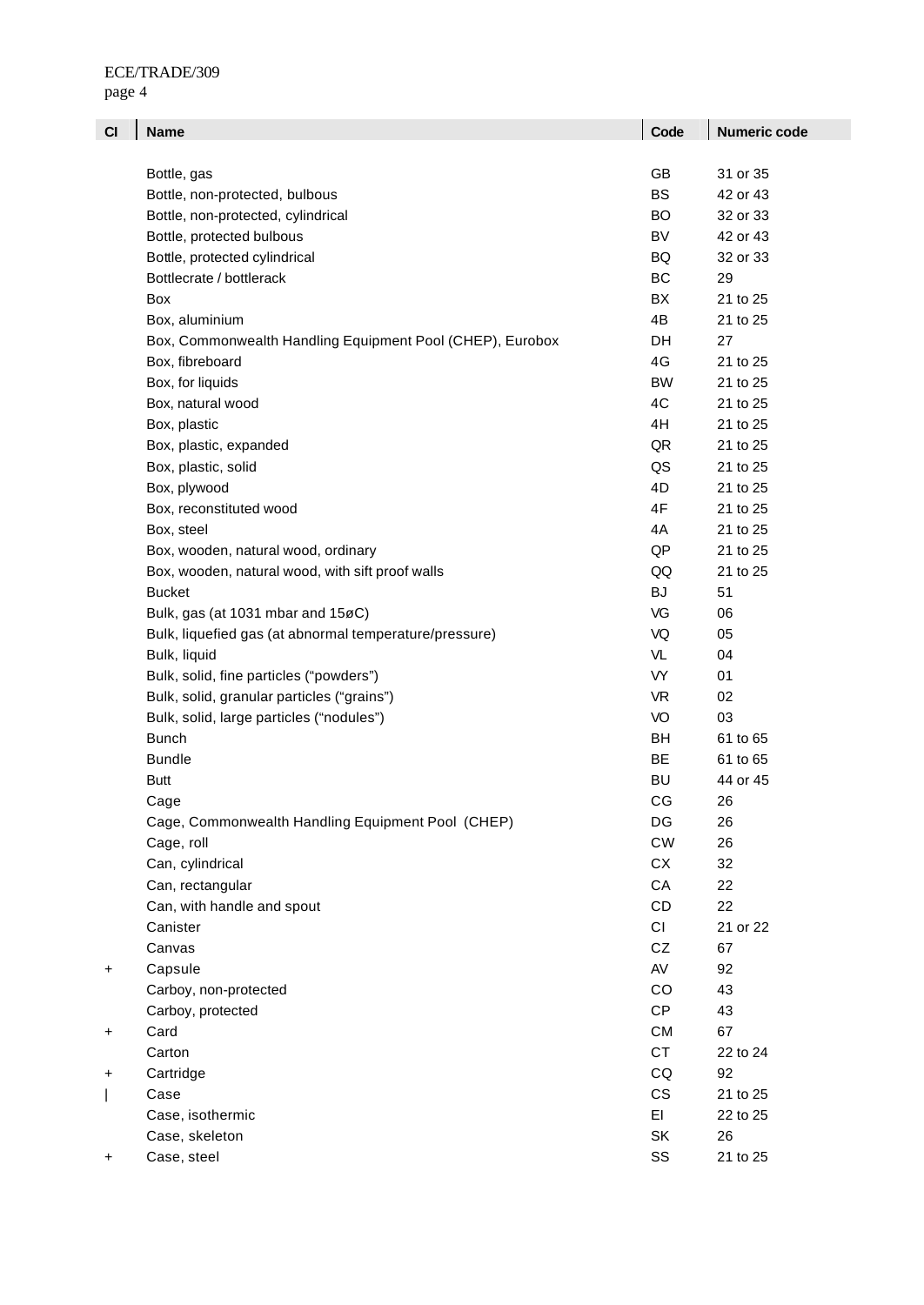| C1 | <b>Name</b>                                                      | Code       | Numeric code         |
|----|------------------------------------------------------------------|------------|----------------------|
|    |                                                                  |            |                      |
|    | Case, with pallet base                                           | ED         | 23 to 25             |
|    | Case, with pallet base, cardboard                                | EF         | 23 to 25             |
|    | Case, with pallet base, metal                                    | EH         | 23 to 25             |
|    | Case, with pallet base, plastic                                  | EG         | 23 to 25             |
|    | Case, with pallet base, wooden                                   | EE.        | 23 to 25             |
|    | Cask                                                             | <b>CK</b>  | 44 or 45             |
|    | Chest                                                            | <b>CH</b>  | 25                   |
|    | Churn                                                            | CC         | 32 or 33             |
|    |                                                                  | AI         |                      |
| +  | Clamshell                                                        |            | 21 to 23             |
|    | Coffer                                                           | CF         | 24                   |
|    | Coffin                                                           | CJ         | 54                   |
|    | Coil                                                             | <b>CL</b>  | 14                   |
|    | Composite packaging, glass receptacle                            | 6P         | 23 or 24 or 25 or    |
|    |                                                                  |            | 33 or 34 or 62 or    |
|    |                                                                  |            | 63                   |
|    | Composite packaging, glass receptacle in aluminium crate         | <b>YR</b>  | 24 or 25             |
|    | Composite packaging, glass receptacle in aluminium drum          | YQ         | 33 or 34             |
|    | Composite packaging, glass receptacle in expandable plastic pack | YY         | 62 or 63             |
|    | Composite packaging, glass receptacle in fibre drum              | YW         | 33 or 34             |
|    | Composite packaging, glass receptacle in fibreboard box          | YX         | 24 or 25             |
|    | Composite packaging, glass receptacle in plywood drum            | YT         | 33 or 34             |
|    | Composite packaging, glass receptacle in solid plastic pack      | YZ         | 23 or 24             |
|    | Composite packaging, glass receptacle in steel crate box         | YP         | 24 or 25             |
|    | Composite packaging, glass receptacle in steel drum              | <b>YN</b>  | 33 or 34             |
|    | Composite packaging, glass receptacle in wickerwork hamper       | YV         | 23                   |
|    | Composite packaging, glass receptacle in wooden box              | <b>YS</b>  | 24 or 25             |
|    | Composite packaging, plastic receptacle                          | 6H         | 24 or 25 or 33 or 34 |
|    | Composite packaging, plastic receptacle in aluminium crate       | YD         | 24 or 25             |
|    | Composite packaging, plastic receptacle in aluminium drum        | YC         | 33 or 34             |
|    | Composite packaging, plastic receptacle in fibre drum            | YJ         | 33 or 34             |
|    | Composite packaging, plastic receptacle in fibreboard box        | YK         | 24 or 25             |
|    | Composite packaging, plastic receptacle in plastic drum          | YL         | 33 or 34             |
|    | Composite packaging, plastic receptacle in plywood box           | YH         | 24 or 25             |
|    | Composite packaging, plastic receptacle in plywood drum          | YG         | 33 or 34             |
|    | Composite packaging, plastic receptacle in solid plastic box     | YM         | 24 or 25             |
|    | Composite packaging, plastic receptacle in steel crate box       | YB         | 24 or 25             |
|    | Composite packaging, plastic receptacle in steel drum            | YA         | 33 or 34             |
|    | Composite packaging, plastic receptacle in wooden box            | YF         | 24 or 25             |
| +  | Cone                                                             | ${\sf A}$  | 51                   |
|    | Container, not otherwise specified as transport equipment        | CN         | 25                   |
|    | Cover                                                            | ${\sf CV}$ | 67                   |
|    | Crate                                                            | CR         | 24 to 25             |
|    | Crate, beer                                                      | CB         | 23 to 27             |
|    | Crate, bulk, cardboard                                           | DK         | 23 to 25 or 27       |
|    | Crate, bulk, plastic                                             | DL         | 23 to 25 or 27       |
|    | Crate, bulk, wooden                                              | DM         | 23 to 25 or 27       |
|    | Crate, framed                                                    | <b>FD</b>  | 26                   |
|    | Crate, fruit                                                     | FC         | 23 to 27             |
|    |                                                                  |            |                      |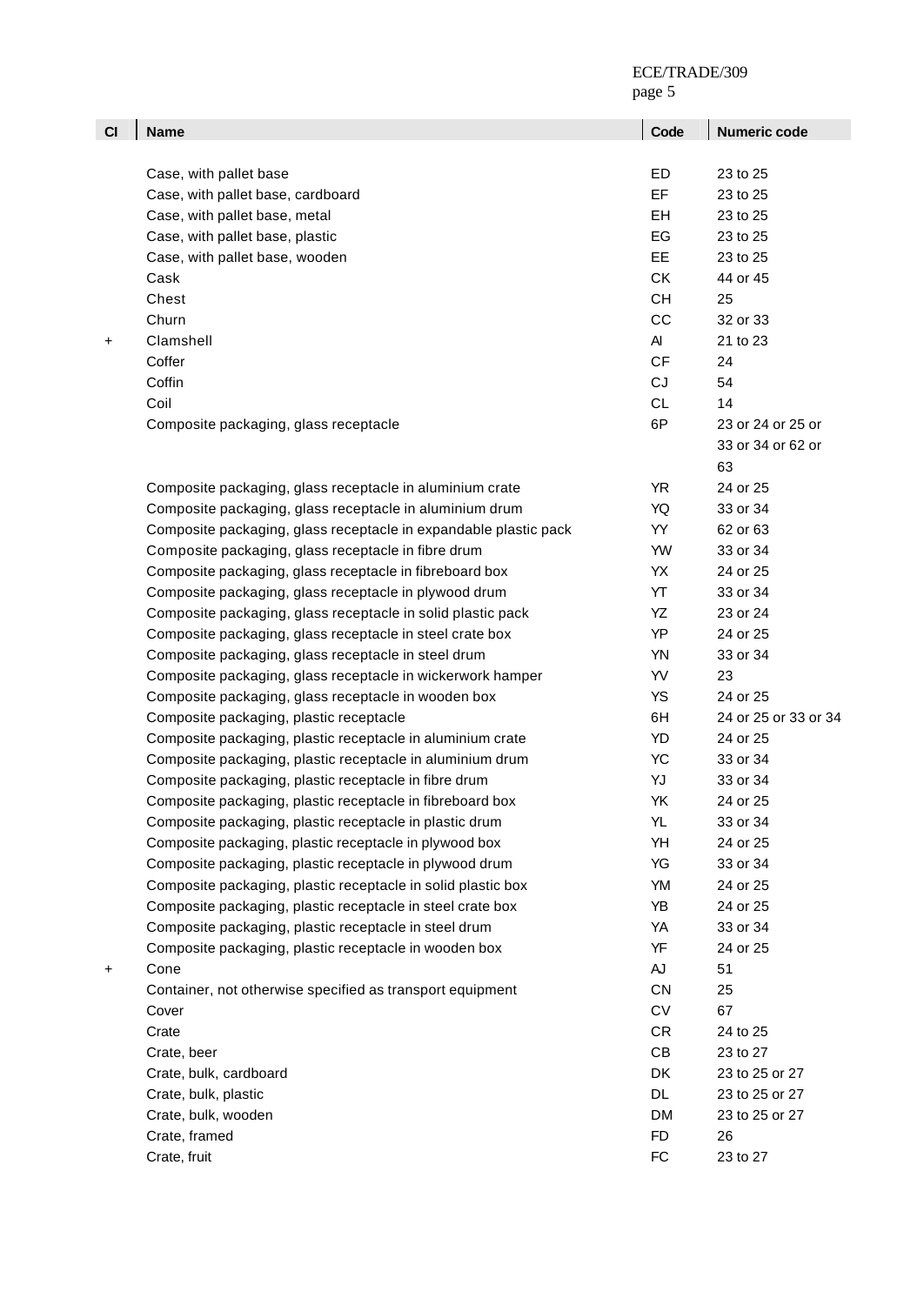| CI | <b>Name</b>                                                           | Code       | <b>Numeric code</b> |
|----|-----------------------------------------------------------------------|------------|---------------------|
|    |                                                                       |            |                     |
|    | Crate, milk                                                           | <b>MC</b>  | 27                  |
|    | Crate, multiple layer, cardboard                                      | DC         | 23 to 25 or 27      |
|    | Crate, multiple layer, plastic                                        | DA         | 23 to 25 or 27      |
|    | Crate, multiple layer, wooden                                         | DB         | 23 to 25 or 27      |
|    | Crate, shallow                                                        | SC         | 27                  |
|    | Creel                                                                 | <b>CE</b>  | 27                  |
|    | Cup                                                                   | CU         | 51                  |
|    | Cylinder                                                              | CY         | 12                  |
|    | Demijohn, non-protected                                               | <b>DJ</b>  | 43                  |
|    | Demijohn, protected                                                   | DP         | 43                  |
|    | Dispenser                                                             | <b>DN</b>  | 93                  |
|    | Drum<br><b>DR</b>                                                     |            | 34                  |
|    | Drum, aluminium                                                       | 1B         | 34                  |
|    | Drum, aluminium, non-removable head                                   | QC         | 34                  |
|    | Drum, aluminium, removable head                                       | QD         | 34                  |
|    | Drum, fibre                                                           | 1G         | 34                  |
|    | Drum, iron                                                            | <b>DI</b>  | 34                  |
|    | Drum, plastic                                                         | IH.        | 34                  |
|    | Drum, plastic, non-removable head                                     | QF         | 34                  |
|    | Drum, plastic, removable head                                         | QG         | 34                  |
|    | Drum, plywood                                                         | 1D         | 34                  |
|    | Drum, steel                                                           | 1A         | 34                  |
|    | Drum, steel, non-removable head                                       | QA         | 34                  |
|    | Drum, steel, removable head                                           | QB         | 34                  |
| +  | Drum, wooden                                                          | 1W         | 34 or 35            |
|    | Envelope                                                              | EN         | 67                  |
| +  | Envelope, steel                                                       | SV         | 67                  |
|    | Filmpack                                                              | <b>FP</b>  | 67                  |
|    | Firkin                                                                | F1         | 44 or 45            |
|    | Flask                                                                 | <b>FL</b>  | 42 or 43            |
|    | Foodtainer                                                            | FT         | 21 to 23            |
|    | Footlocker                                                            | FO         | 23                  |
|    | Frame                                                                 | <b>FR</b>  | 26                  |
|    | Girder                                                                | GI         | 16                  |
|    | Girders, in bundle/bunch/truss                                        | GZ         | 16                  |
|    | Hamper                                                                | <b>HR</b>  | 23                  |
|    | Hogshead                                                              | HG         | 44 or 45            |
|    | Ingot                                                                 | ${\sf IN}$ | 17                  |
|    | Ingots, in bundle/bunch/truss                                         | IZ         | 17                  |
|    | Intermediate bulk container                                           | <b>WA</b>  | 23 to 26 or         |
|    |                                                                       |            | 62 to 64            |
|    | Intermediate bulk container, aluminium                                | <b>WD</b>  | 23 to 26            |
|    | Intermediate bulk container, aluminium, liquid                        | <b>WL</b>  | 23 to 26            |
| #  | Intermediate bulk container, aluminium, pressurised > 10 kpa          | WH         | 23 to 26            |
| +  | Intermediate bulk container, composite                                | ZS         | 23 to 26 or         |
|    |                                                                       |            | 62 to 64            |
|    | Intermediate bulk container, composite, flexible plastic, liquids     | ZR         | 62 to 64            |
|    | Intermediate bulk container, composite, flexible plastic, pressurised | ΖP         | 62 to 64            |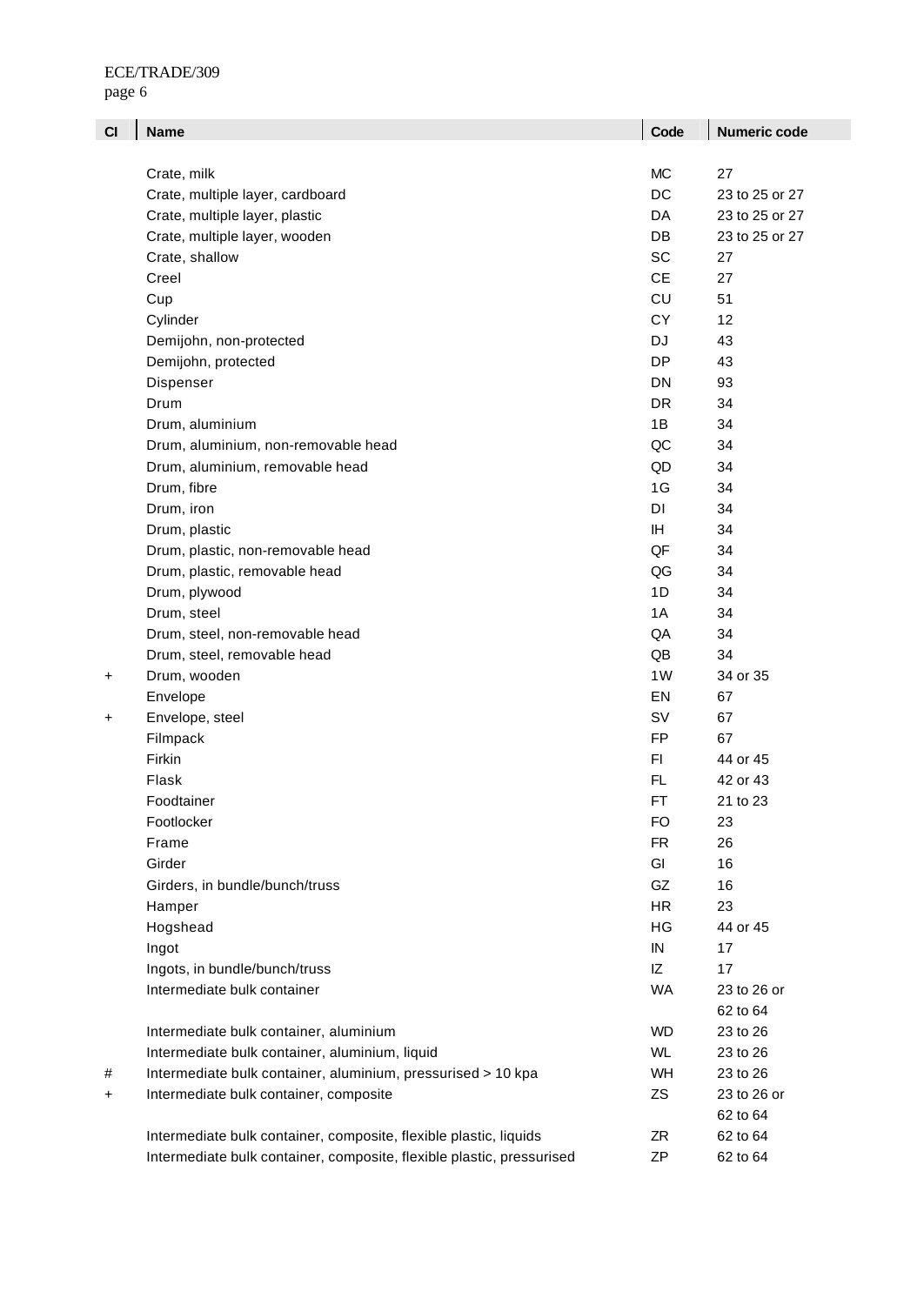|           |                                                                                       | page 7    |              |
|-----------|---------------------------------------------------------------------------------------|-----------|--------------|
| CI        | <b>Name</b>                                                                           | Code      | Numeric code |
|           |                                                                                       |           |              |
|           | Intermediate bulk container, composite, flexible plastic, solids                      | ZM        | 62 to 64     |
|           | Intermediate bulk container, composite, rigid plastic, liquids                        | ZQ        | 23 to 26     |
|           | Intermediate bulk container, composite, rigid plastic, pressurised                    | ZN        | 23 to 26     |
|           | Intermediate bulk container, composite, rigid plastic, solids                         | ZL        | 23 to 26     |
| +         | Intermediate bulk container, fibreboard                                               | ZT        | 23 to 26     |
| +         | Intermediate bulk container, flexible                                                 | ZU        | 23 to 26     |
|           | Intermediate bulk container, metal                                                    | <b>WF</b> | 23 to 26     |
|           | Intermediate bulk container, metal, liquid                                            | <b>WM</b> | 23 to 26     |
| $\ddot{}$ | Intermediate bulk container, metal, other than steel                                  | ZV        | 23 to 26     |
| #         | Intermediate bulk container, metal, pressure 10 kpa                                   | WJ        | 23 to 26     |
| +         | Intermediate bulk container, natural wood                                             | ZW        | 23 to 26     |
|           | Intermediate bulk container, natural wood, with inner liner                           | WU        | 23 to 26     |
|           | Intermediate bulk container, paper, multi-wall                                        | ZA        | 62 to 64     |
|           | Intermediate bulk container, paper, multi-wall, water resistant                       | <b>ZC</b> | 62 to 64     |
|           | Intermediate bulk container, plastic film                                             | WS        | 62 to 64     |
| $\ddot{}$ | Intermediate bulk container, plywood                                                  | ZX        | 23 to 26     |
|           | Intermediate bulk container, plywood, with inner liner                                | WY        | 23 to 26     |
| $\ddot{}$ | Intermediate bulk container, reconstituted wood                                       | ZY        | 23 to 26     |
|           | Intermediate bulk container, reconstituted wood, with inner liner                     | WZ        | 23 to 26     |
| $\ddot{}$ | Intermediate bulk container, rigid plastic                                            | AA        | 23 to 26     |
|           | Intermediate bulk container, rigid plastic, freestanding, liquids                     | ZK        | 23 to 26     |
|           | Intermediate bulk container, rigid plastic, freestanding, pressurised                 | ZΗ        | 23 to 26     |
|           | Intermediate bulk container, rigid plastic, freestanding, solids                      | ZF        | 23 to 26     |
|           | Intermediate bulk container, rigid plastic, with structural equipment, solids         | ZD        | 23 to 26     |
|           | Intermediate bulk container, rigid plastic, with structural equipment, liquids        | ZJ        | 23 to 26     |
|           | Intermediate bulk container, rigid plastic, with structural equipment,<br>pressurised | ZG        | 23 to 26     |
|           | Intermediate bulk container, steel                                                    | <b>WC</b> | 23 to 26     |
|           | Intermediate bulk container, steel, liquid                                            | <b>WK</b> | 23 to 26     |
|           | Intermediate bulk container, steel, pressurised > 10 kpa                              | WG        | 23 to 26     |
|           | Intermediate bulk container, textile with out coat/liner                              | WT        | 62 to 64     |
|           | Intermediate bulk container, textile, coated                                          | WV        | 62 to 64     |
|           | Intermediate bulk container, textile, coated and liner                                | <b>WX</b> | 62 to 64     |
|           | Intermediate bulk container, textile, with liner                                      | <b>WW</b> | 62 to 64     |
|           | Intermediate bulk container, woven plastic, coated                                    | <b>WP</b> | 62 to 64     |
|           | Intermediate bulk container, woven plastic, coated and liner                          | <b>WR</b> | 62 to 64     |
|           | Intermediate bulk container, woven plastic, with liner                                | WQ        | 62 to 64     |
|           | Intermediate bulk container, woven plastic, without coat/liner                        | <b>WN</b> | 62 to 64     |
|           | Jar                                                                                   | <b>JR</b> | 41           |
|           | Jerrican, cylindrical                                                                 | JY        | 33           |
|           | Jerrican, plastic                                                                     | 3H        | 23 or 33     |
|           | Jerrican, plastic, non-removable head                                                 | QM        | 23 or 33     |
|           | Jerrican, plastic, removable head                                                     | QN        | 23 or 33     |
|           | Jerrican, rectangular                                                                 | <b>JC</b> | 23           |
|           | Jerrican, steel                                                                       | 3A        | 23 or 33     |
|           | Jerrican, steel, non-removable head                                                   | QK        | 23 or 33     |
|           | Jerrican, steel, removable head                                                       | QL        | 23 or 33     |
|           | Jug                                                                                   | <b>JG</b> | 41           |
|           | Jutebag                                                                               | JT        | 61 or 65     |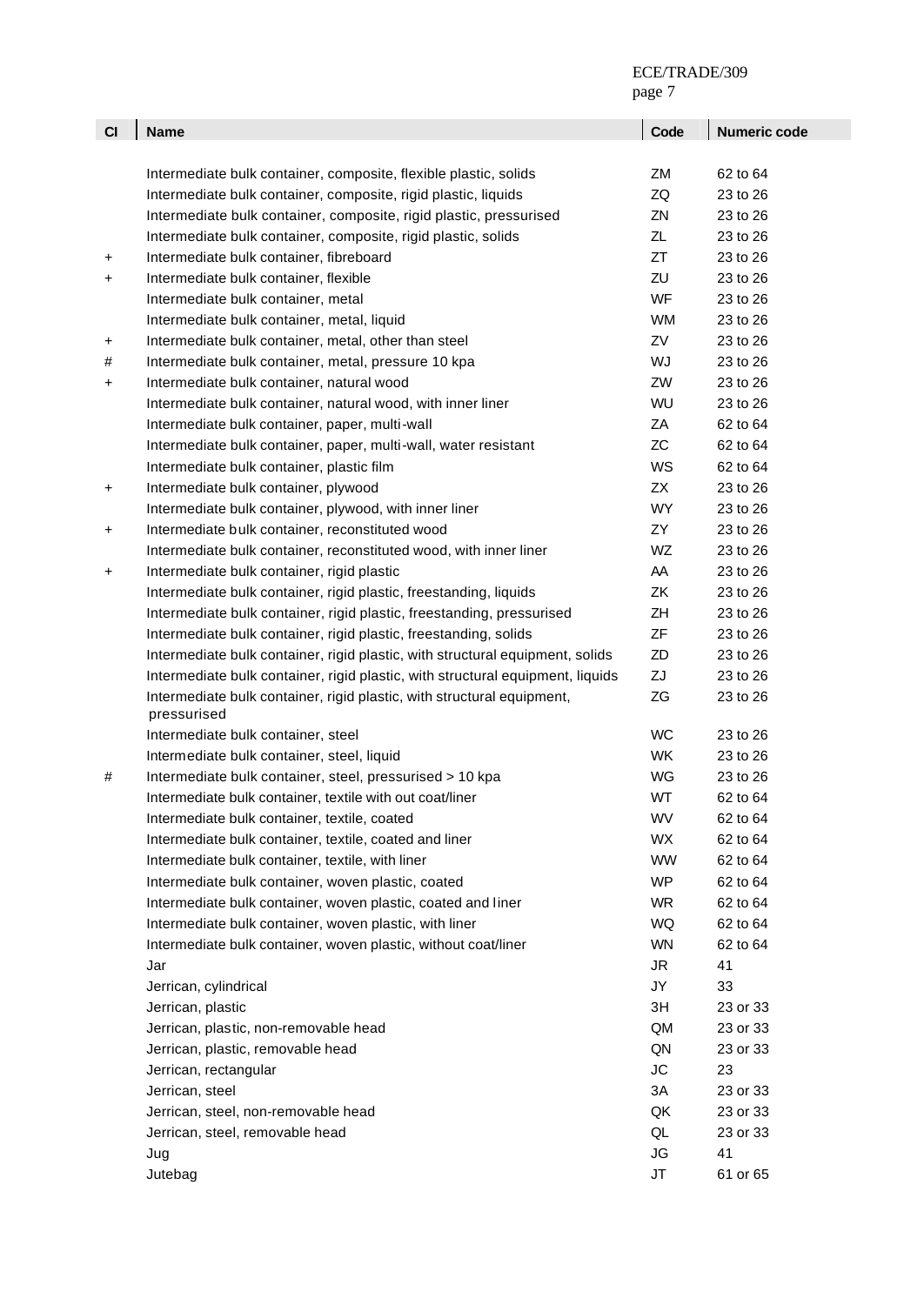| CI        | <b>Name</b>                                | Code      | <b>Numeric code</b> |
|-----------|--------------------------------------------|-----------|---------------------|
|           |                                            |           |                     |
|           | Keg                                        | KG        | 44 or 45            |
|           | Liftvan                                    | LV        | 22 to 24            |
|           | Log                                        | LG        | 12                  |
|           | Logs, in bundle/bunch/truss                | <b>LZ</b> | 12                  |
|           | Lot                                        | LT        | 01 to 03            |
|           | Mat                                        | MT        | 67                  |
|           | Matchbox                                   | <b>MX</b> | 21                  |
|           | Mutually defined                           | ZZ        | $00\,$              |
|           | Nest                                       | <b>NS</b> | 24                  |
|           | Net                                        | <b>NT</b> | 66                  |
|           | Net, tube, plastic                         | <b>NU</b> | 66                  |
|           | Net, tube, textile                         | <b>NV</b> | 66                  |
|           | Not available                              | <b>NA</b> | 00                  |
|           | Package                                    | PK        | 21 to 23            |
| +         | Package, cardboard, with bottle grip-holes | IK        | 21 to 23            |
|           | Package, display, cardboard                | IB        | 21 to 23            |
|           | Package, display, metal                    | ID        | 21 to 23            |
|           | Package, display, plastic                  | IC        | 21 to 23            |
|           | Package, display, wooden                   | IA        | 21 to 23            |
|           | Package, flow                              | IF        | 61 or 62            |
|           | Package, paper wrapped                     | IG        | 21 to 23            |
|           | Package, show                              | IE        | 21 to 23            |
|           | Packet                                     | PA        | 21 to 23            |
|           | Pail                                       | <b>PL</b> | 51                  |
|           | Pallet                                     | <b>PX</b> | 92                  |
| +         | Pallet, 100cms * 110cms                    | AH        | 92                  |
|           | Pallet, box                                | PB        | 92                  |
|           | Pallet, modular, collars 80cms * 100cms    | <b>PD</b> | 92                  |
|           | Pallet, modular, collars 80cms * 120cms    | PE        | 92                  |
| +         | Pallet, modular, collars 80cms * 60cms     | AF        | 92                  |
| +         | Pallet, shrinkwrapped                      | AG        | 92                  |
|           | Parcel                                     | PC        | 21 to 23 or         |
|           |                                            |           | 61 to 63            |
| +         | Pen                                        | PF        | 26 or 27            |
|           | Pipe                                       | PI        | 11                  |
|           | Pipes, in bundle/bunch/truss               | PV        | 11                  |
|           | Pitcher                                    | PH        | 41                  |
|           | Plank                                      | PN        | 16                  |
|           | Planks, in bundle/bunch/truss              | PZ        | 16                  |
|           | Plate                                      | PG        | 15                  |
|           | Plates, in bundle/bunch/truss              | PY        | 15                  |
|           | Pot                                        | <b>PT</b> | 41                  |
|           | Pouch                                      | PO        | 61                  |
| $\ddot{}$ | Punnet                                     | PJ        | 27                  |
|           | Rack                                       | RK        | 93                  |
|           | Rack, clothing hanger                      | <b>RJ</b> | 93                  |
| $\ddot{}$ | Receptacle, fibre                          | AB        | 21 to 23 or         |
|           |                                            |           | 31 to 33 or         |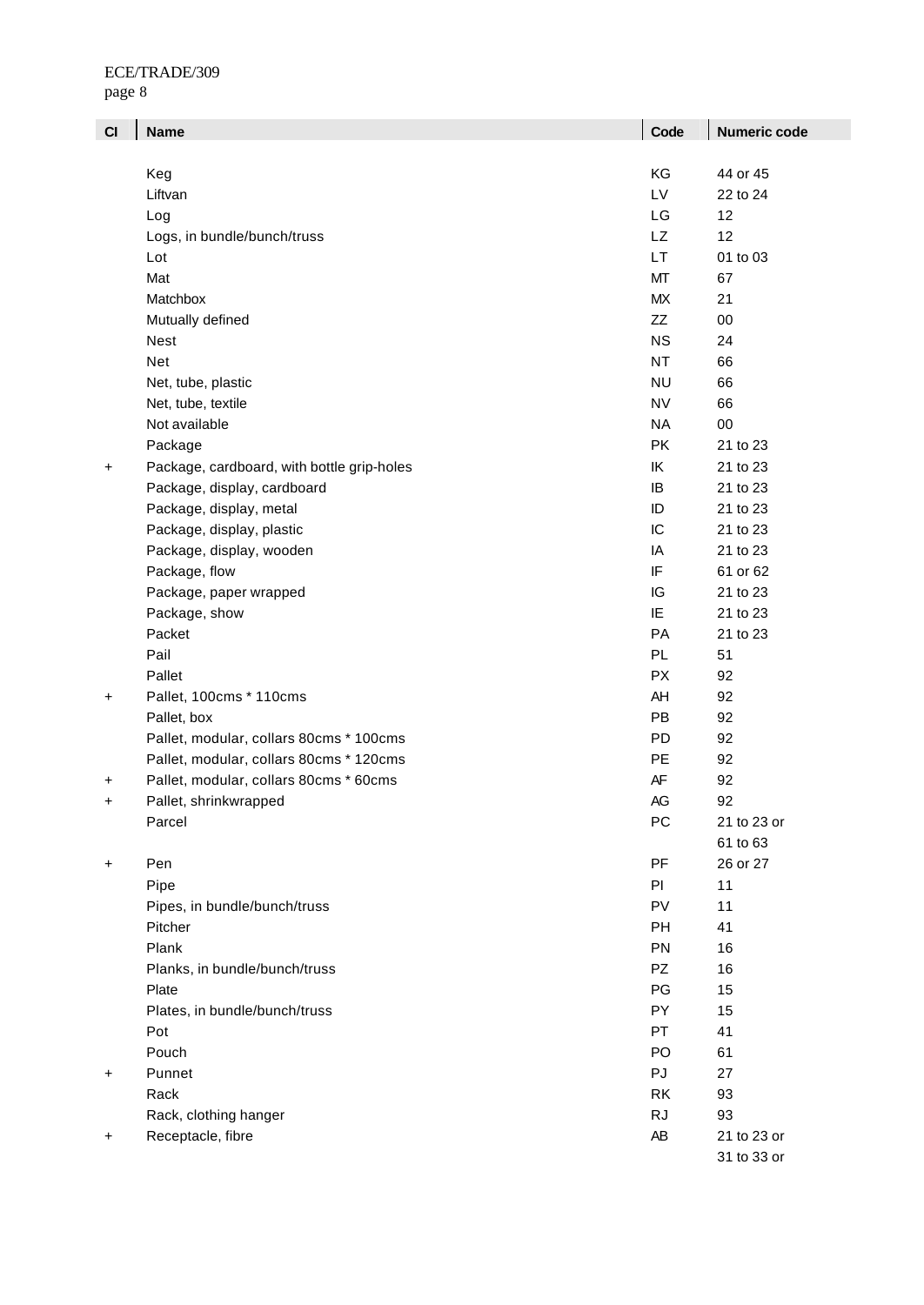page 9

| CI | <b>Name</b>                   | Code      | Numeric code |
|----|-------------------------------|-----------|--------------|
|    |                               |           |              |
|    |                               |           | 41 to 43     |
|    | Receptacle, glass             | GR        | 21 to 23 or  |
|    |                               |           | 31 to 33 or  |
|    |                               |           | 41 to 43     |
|    | Receptacle, metal             | MR        | 21 to 23 or  |
|    |                               |           | 31 to 33     |
| +  | Receptacle, paper             | AC        | 21 to 23 or  |
|    |                               |           | 31 to 33 or  |
|    |                               |           | 41 to 43     |
|    | Receptacle, plastic           | <b>PR</b> | 21 to 23 or  |
|    |                               |           | 31 to 33 or  |
|    |                               |           | 41 to 43 or  |
|    |                               |           | 61 to 63     |
|    | Receptacle, plastic wrapped   | <b>MW</b> | 21 to 23 or  |
|    |                               |           | 31 to 33 or  |
|    |                               |           | 41 to 43 or  |
|    |                               |           | 61 to 63     |
| +  | Receptacle, wooden            | AD        | 21 to 23 or  |
|    |                               |           | 31 to 33 or  |
|    |                               |           | 41 to 43     |
|    | Rednet                        | <b>RT</b> | 66           |
|    | Reel                          | <b>RL</b> | 91           |
|    | Ring                          | RG        | 14           |
|    | Rod                           | <b>RD</b> | 12           |
|    | Rods, in bundle/bunch/truss   | <b>RZ</b> | 12           |
|    | Roll                          | <b>RO</b> | 13           |
|    | Sachet                        | <b>SH</b> | 61           |
|    | Sack                          | <b>SA</b> | 65           |
|    | Sack, multi-wall              | <b>MS</b> | 62 to 64     |
|    | Sea-chest                     | <b>SE</b> | 22 or 23     |
| X  | Set                           | SX        | 11 to 45     |
|    | Sheet                         | <b>ST</b> | 15           |
|    | Sheet, plastic wrapping       | <b>SP</b> | 15           |
|    | Sheetmetal                    | SM        | 15           |
|    | Sheets, in bundle/bunch/truss | SZ        | 15           |
|    | Shrinkwrapped                 | SW        | 67           |
|    | Skid                          | SI        | 92           |
| +  | Slab                          | SB<br>SY  | 16 or 17     |
| +  | Sleeve                        | <b>SL</b> | 69<br>67     |
|    | Slipsheet<br>Spindle          | SD        | 91           |
|    | Spool                         | SO        | 91           |
| +  | Suitcase                      | SU        | 21 to 23 or  |
|    |                               |           | 61 to 63     |
|    | Tank, cylindrical             | <b>TY</b> | 34 or 35     |
|    | Tank, rectangular             | TK        | 24 or 25     |
|    | Tea-chest                     | <b>TC</b> | 21 to 23     |
| +  | Tierce                        | $T\Gamma$ | 44           |
|    |                               |           |              |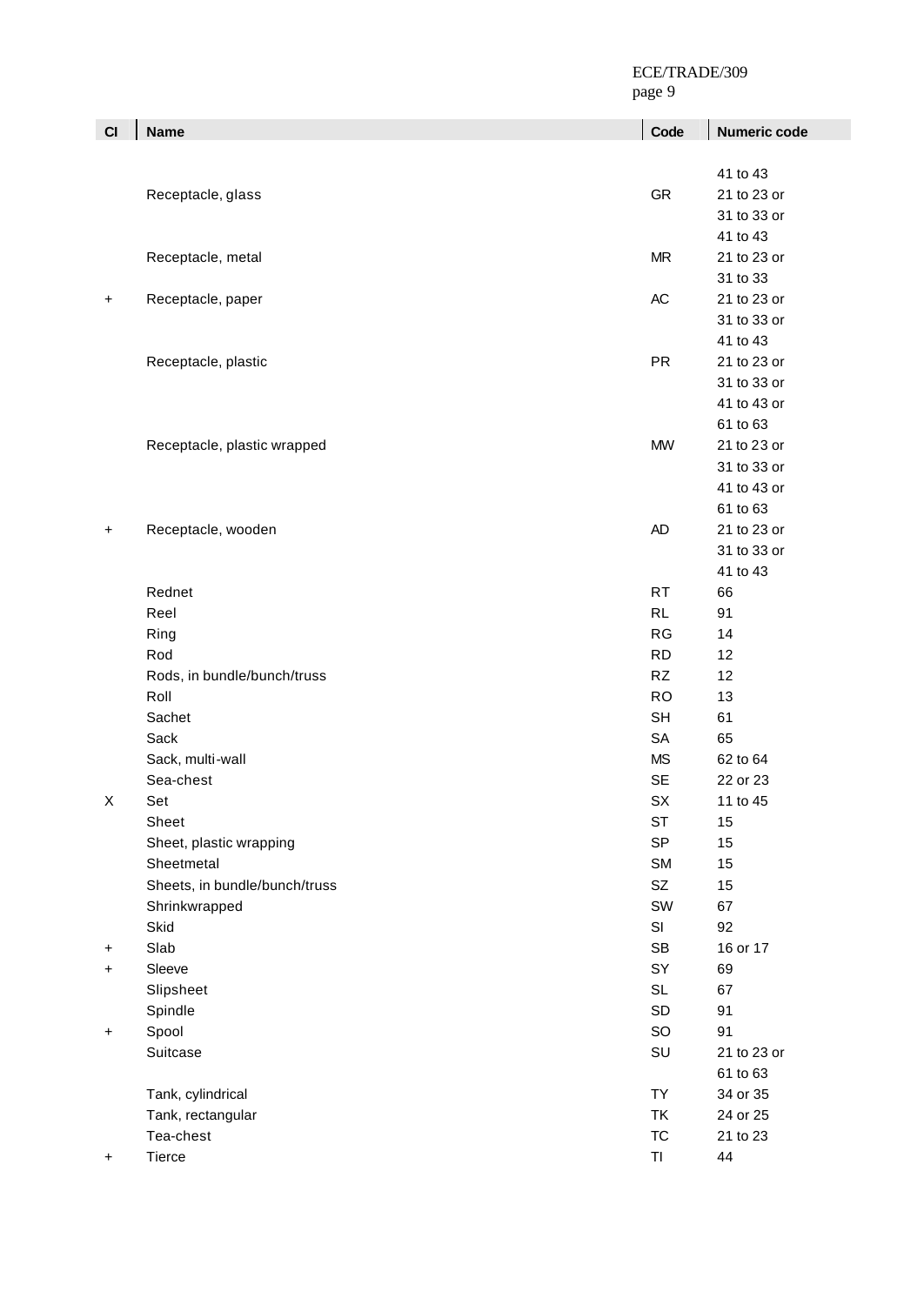| CI    | <b>Name</b>                             | Code      | <b>Numeric code</b> |
|-------|-----------------------------------------|-----------|---------------------|
|       |                                         |           |                     |
|       | Tin                                     | <b>TN</b> | 21 or 22            |
|       | Tray                                    | PU        | 27                  |
|       | Tray, one layer no cover, cardboard     | DV        | 27                  |
|       | Tray, one layer no cover, plastic       | DS        | 27                  |
|       | Tray, one layer no cover, polystyrene   | DU        | 27                  |
|       | Tray, one layer no cover, wooden        | <b>DT</b> | 27                  |
|       | Tray, two layers no cover, cardboard    | DY        | 27 or 29            |
|       | Tray, two layers no cover, plastic tray | <b>DW</b> | 27 or 29            |
|       | Tray, two layers no cover, wooden       | <b>DX</b> | 27 or 29            |
|       | Trunk                                   | <b>TR</b> | 24 or 25            |
|       | <b>Truss</b>                            | <b>TS</b> | 16                  |
|       | Tub                                     | <b>TB</b> | 51                  |
| +     | Tub, with lid                           | TL.       | 51                  |
|       | Tube                                    | TU        | 11                  |
|       | Tube, collapsible                       | <b>TD</b> | 61 to 65            |
|       | Tube, with nozzle                       | <b>TV</b> | 31 or 32            |
|       | Tubes, in bundle/bunch/truss            | TZ        | 11                  |
|       | Tun                                     | <b>TO</b> | 44 or 45            |
| +     | Uncaged                                 | UC        | 00                  |
|       | Unpacked or unpackaged                  | <b>NE</b> | 00                  |
| +     | Unpacked or unpackaged, multiple units  | <b>NG</b> | 00                  |
| +     | Unpacked or unpackaged, single unit     | <b>NF</b> | 00                  |
|       | Vacuum-packed                           | <b>VP</b> | 67                  |
| $\pm$ | Vanpack                                 | <b>VK</b> | 99                  |
|       | Vat                                     | VA        | 35                  |
|       | Vial                                    | VI        | 31                  |
|       | Wickerbottle                            | WB        | 42 or 43            |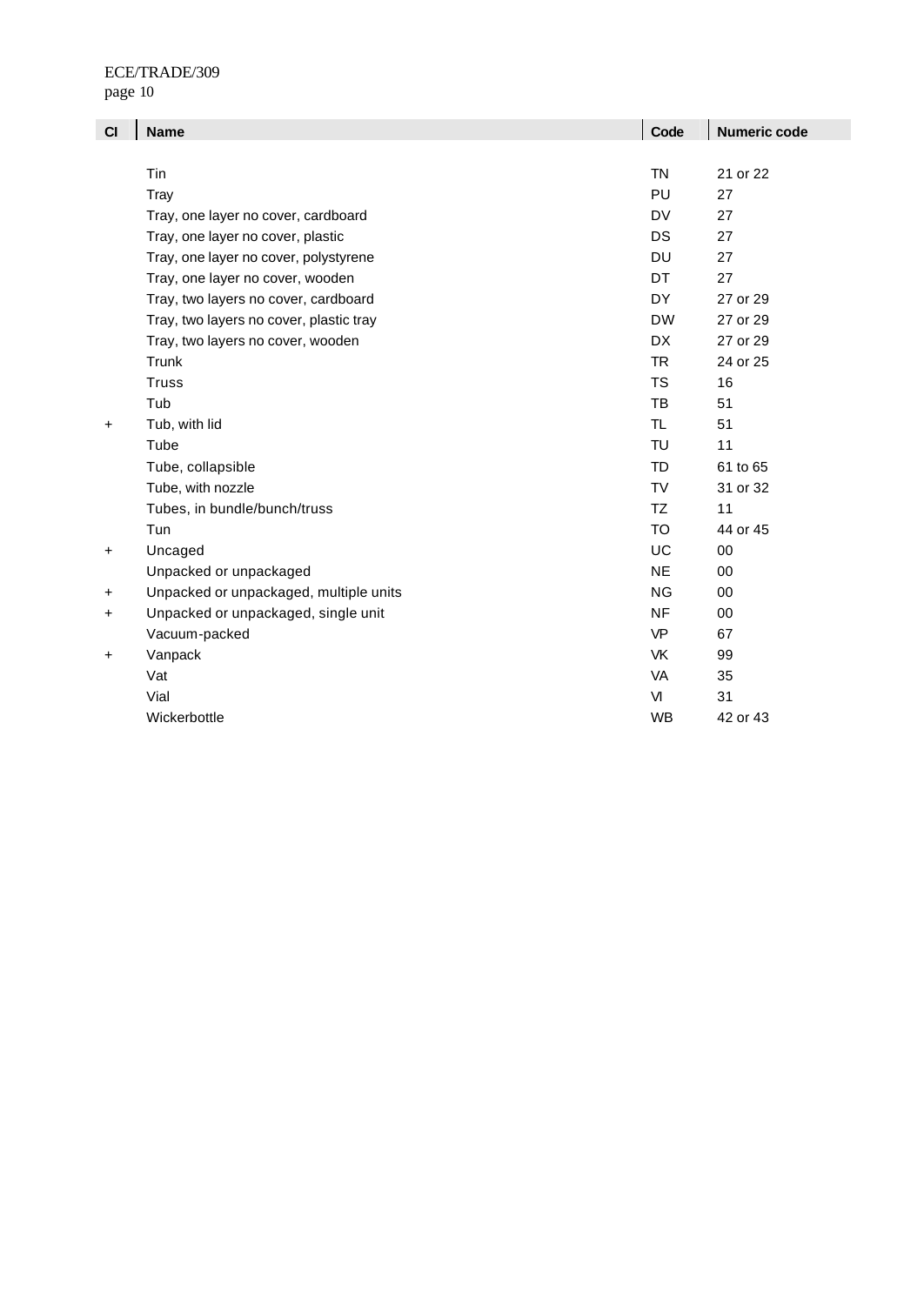### **ANNEX VI**

#### **CODED REPRESENTATIONS OF PACKAGE TYPE NAMES USED IN INTERNATIONAL TRADE**

### **Listed in code value order**

| CI | Code | <b>Name</b>                                | Numeric code         |
|----|------|--------------------------------------------|----------------------|
|    |      |                                            |                      |
|    | 1A   | Drum, steel                                | 34                   |
|    | 1B   | Drum, aluminium                            | 34                   |
|    | 1D   | Drum, plywood                              | 34                   |
|    | 1G   | Drum, fibre                                | 34                   |
| +  | 1W   | Drum, wooden                               | 34 or 35             |
|    | 2C   | Barrel, wooden                             | 44 or 45             |
|    | 3A   | Jerrican, steel                            | 23 or 33             |
|    | 3H   | Jerrican, plastic                          | 23 or 33             |
| +  | 43   | Bag, super bulk                            | 64                   |
|    | 4A   | Box, steel                                 | 21 to 25             |
|    | 4B   | Box, aluminium                             | 21 to 25             |
|    | 4C   | Box, natural wood                          | 21 to 25             |
|    | 4D   | Box, plywood                               | 21 to 25             |
|    | 4F   | Box, reconstituted wood                    | 21 to 25             |
|    | 4G   | Box, fibreboard                            | 21 to 25             |
|    | 4H   | Box, plastic                               | 21 to 25             |
|    | 5H   | Bag, woven plastic                         | 62 to 64             |
|    | 5L   | Bag, textile                               | 62 to 64             |
|    | 5M   | Bag, paper                                 | 62 to 64             |
|    | 6H   | Composite packaging, plastic receptacle    | 24 or 25 or 33 or 34 |
|    | 6P   | Composite packaging, glass receptacle      | 23 or 24 or 25 or    |
|    |      |                                            | 33 or 34 or 62 or    |
|    |      |                                            | 63                   |
| +  | AA   | Intermediate bulk container, rigid plastic | 23 to 26             |
| +  | AB   | Receptacle, fibre                          | 21 to 23 or          |
|    |      |                                            | 31 to 33 or          |
|    |      |                                            | 41 to 43             |
| +  | AC   | Receptacle, paper                          | 21 to 23 or          |
|    |      |                                            | 31 to 33 or          |
|    |      |                                            | 41 to 43             |
| +  | AD   | Receptacle, wooden                         | 21 to 23 or          |
|    |      |                                            | 31 to 33 or          |
|    |      |                                            | 41 to 43             |
|    | AE   | Aerosol                                    | 42 or 43             |
| +  | AF   | Pallet, modular, collars 80cms * 60cms     | 92                   |
| +  | AG   | Pallet, shrinkwrapped                      | 92                   |
| +  | AH   | Pallet, 100cms * 110cms                    | 92                   |
| +  | AI   | Clamshell                                  | 21 to 23             |
| +  | AJ   | Cone                                       | 51                   |
|    | AM   | Ampoule, non-protected                     | 31                   |
|    | AP   | Ampoule, protected                         | 31                   |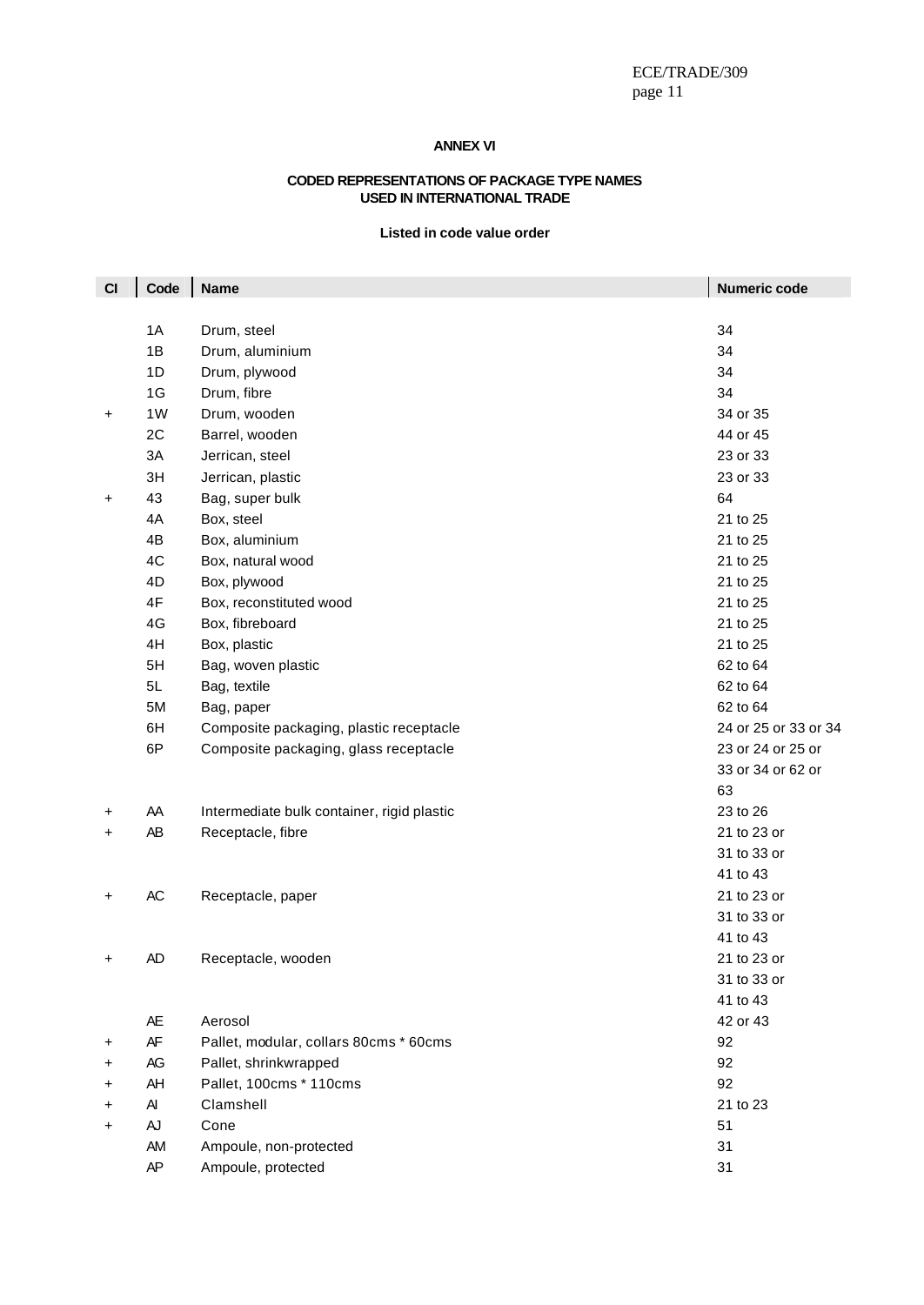page 12

| C1 | Code                   | <b>Name</b>                                               | <b>Numeric code</b> |
|----|------------------------|-----------------------------------------------------------|---------------------|
|    |                        |                                                           |                     |
|    | AT                     | Atomizer                                                  | 42 or 43            |
| +  | AV                     | Capsule                                                   | 92                  |
|    | BA                     | <b>Barrel</b>                                             | 44 or 45            |
|    | <b>BB</b>              | <b>Bobbin</b>                                             | 91                  |
|    | BC                     | Bottlecrate / bottlerack                                  | 29                  |
|    | <b>BD</b>              | Board                                                     | 16                  |
|    | <b>BE</b>              | <b>Bundle</b>                                             | 61 to 65            |
|    | <b>BF</b>              | Balloon, non-protected                                    | 42 or 43            |
|    | BG                     | <b>Bag</b>                                                | 62 to 64            |
|    | <b>BH</b>              | <b>Bunch</b>                                              | 61 to 65            |
|    | BI                     | Bin                                                       | 21 or 25            |
|    | <b>BJ</b>              | <b>Bucket</b>                                             | 51                  |
|    | BK                     | <b>Basket</b>                                             | 27                  |
|    | <b>BL</b>              | Bale, compressed                                          | 65                  |
|    | <b>BM</b>              | <b>Basin</b>                                              | 51                  |
|    | <b>BN</b>              | Bale, non-compressed                                      | 65                  |
|    | <b>BO</b>              | Bottle, non-protected, cylindrical                        | 32 or 33            |
|    | <b>BP</b>              | Balloon, protected                                        | 42 or 43            |
|    | BQ                     | Bottle, protected cylindrical                             | 32 or 33            |
|    | <b>BR</b>              | Bar                                                       | 16                  |
|    | <b>BS</b>              | Bottle, non-protected, bulbous                            | 42 or 43            |
|    | <b>BT</b>              | <b>Bolt</b>                                               | 13                  |
|    | <b>BU</b>              | <b>Butt</b>                                               | 44 or 45            |
|    | <b>BV</b>              | Bottle, protected bulbous                                 | 42 or 43            |
|    | <b>BW</b>              | Box, for liquids                                          | 21 to 25            |
|    | BX                     | Box                                                       | 21 to 25            |
|    | BY                     | Board, in bundle/bunch/truss                              | 16                  |
|    | <b>BZ</b>              | Bars, in bundle/bunch/truss                               | 16                  |
|    | CA                     | Can, rectangular                                          | 22                  |
|    | CB                     | Crate, beer                                               | 23 to 27            |
|    | CC                     | Churn                                                     | 32 or 33            |
|    | CD                     | Can, with handle and spout                                | 22                  |
|    | $\mathsf{CE}$          | Creel                                                     | 27                  |
|    | $\mathsf{C}\mathsf{F}$ | Coffer                                                    | 24                  |
|    | CG                     | Cage                                                      | 26                  |
|    | CH                     | Chest                                                     | 25                  |
|    | CI                     | Canister                                                  | 21 or 22            |
|    | CJ                     | Coffin                                                    | 54                  |
|    | СK                     | Cask                                                      | 44 or 45            |
|    | CL                     | Coil                                                      | 14                  |
|    | CM                     | Card                                                      | 67                  |
| +  |                        |                                                           |                     |
|    | CN                     | Container, not otherwise specified as transport equipment | 25                  |
|    | CO                     | Carboy, non-protected                                     | 43                  |
|    | CP                     | Carboy, protected                                         | 43                  |
| +  | $\mathsf{CQ}$          | Cartridge                                                 | 92                  |
|    | CR                     | Crate                                                     | 24 to 25            |
|    | CS                     | Case                                                      | 21 to 25            |
|    | <b>CT</b>              | Carton                                                    | 22 to 24            |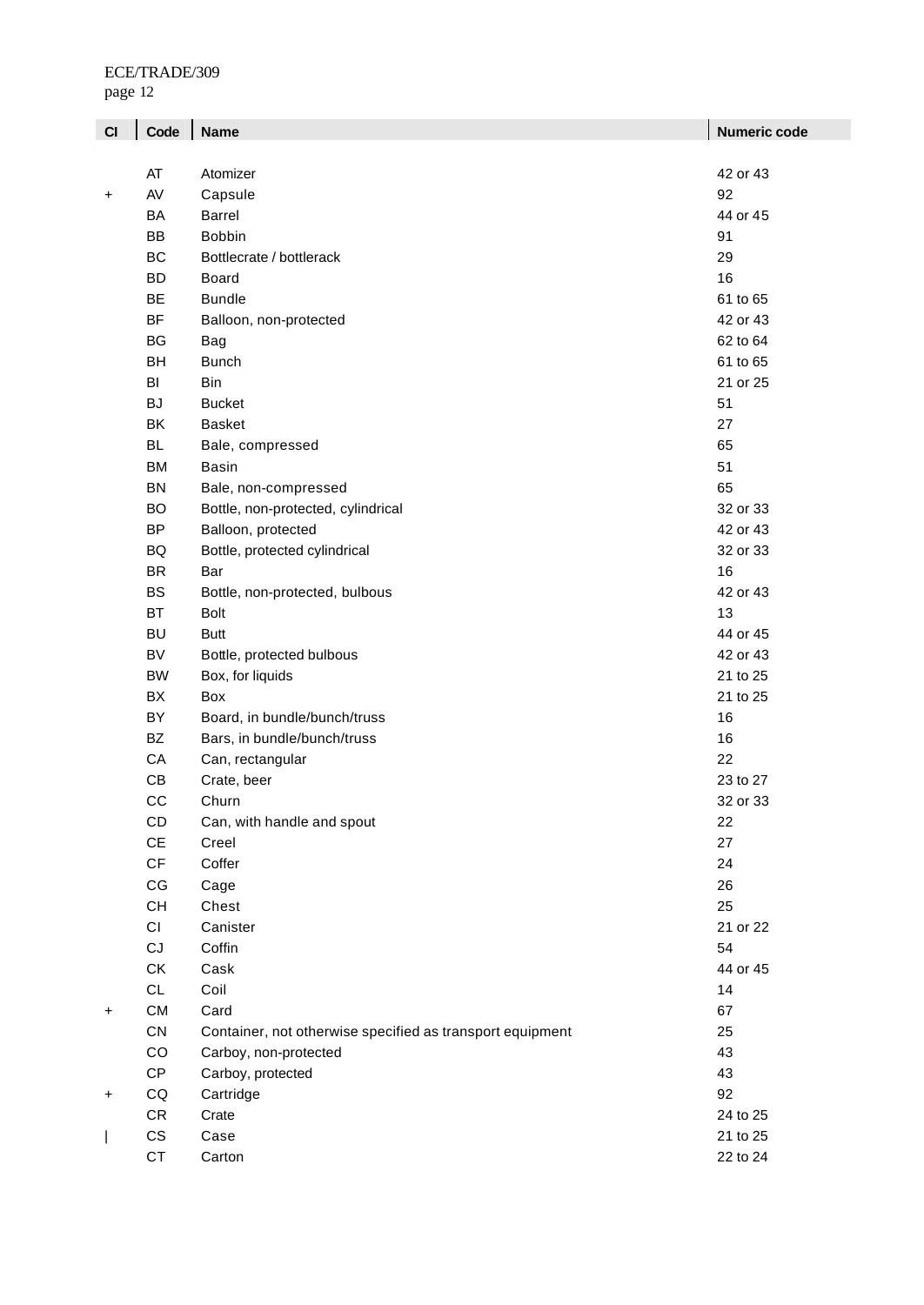| CI | Code      | <b>Name</b>                                               | Numeric code   |
|----|-----------|-----------------------------------------------------------|----------------|
|    |           |                                                           |                |
|    | CU        | Cup                                                       | 51             |
|    | CV        | Cover                                                     | 67             |
|    | <b>CW</b> | Cage, roll                                                | 26             |
|    | СX        | Can, cylindrical                                          | 32             |
|    | CY        | Cylinder                                                  | 12             |
|    | CZ        | Canvas                                                    | 67             |
|    | DA        | Crate, multiple layer, plastic                            | 23 to 25 or 27 |
|    | DB        | Crate, multiple layer, wooden                             | 23 to 25 or 27 |
|    | DC        | Crate, multiple layer, cardboard                          | 23 to 25 or 27 |
|    | DG        | Cage, Commonwealth Handling Equipment Pool (CHEP)         | 26             |
|    | DH        | Box, Commonwealth Handling Equipment Pool (CHEP), Eurobox | 27             |
|    | DI        | Drum, iron                                                | 34             |
|    | DJ        | Demijohn, non-protected                                   | 43             |
|    | DK        | Crate, bulk, cardboard                                    | 23 to 25 or 27 |
|    | DL        | Crate, bulk, plastic                                      | 23 to 25 or 27 |
|    | <b>DM</b> | Crate, bulk, wooden                                       | 23 to 25 or 27 |
|    | DN        | Dispenser                                                 | 93             |
|    | <b>DP</b> | Demijohn, protected                                       | 43             |
|    | <b>DR</b> | Drum                                                      | 34             |
|    | DS        | Tray, one layer no cover, plastic                         | 27             |
|    | DT        | Tray, one layer no cover, wooden                          | 27             |
|    | <b>DU</b> | Tray, one layer no cover, polystyrene                     | 27             |
|    | <b>DV</b> | Tray, one layer no cover, cardboard                       | 27             |
|    | <b>DW</b> | Tray, two layers no cover, plastic tray                   | 27 or 29       |
|    | DX        | Tray, two layers no cover, wooden                         | 27 or 29       |
|    | DY        | Tray, two layers no cover, cardboard                      | 27 or 29       |
|    | EC        | Bag, plastic                                              | 62 to 64       |
|    | ED        | Case, with pallet base                                    | 23 to 25       |
|    | EE        | Case, with pallet base, wooden                            | 23 to 25       |
|    | EF        | Case, with pallet base, cardboard                         | 23 to 25       |
|    | EG        | Case, with pallet base, plastic                           | 23 to 25       |
|    | EH        | Case, with pallet base, metal                             | 23 to 25       |
|    | EI        | Case, isothermic                                          | 22 to 25       |
|    | EN        | Envelope                                                  | 67             |
|    | FC        | Crate, fruit                                              | 23 to 27       |
|    | <b>FD</b> | Crate, framed                                             | 26             |
|    | F1        | Firkin                                                    | 44 or 45       |
|    | FL        | Flask                                                     | 42 or 43       |
|    | <b>FO</b> | Footlocker                                                | 23             |
|    | FP        | Filmpack                                                  | 67             |
|    | <b>FR</b> | Frame                                                     | 26             |
|    | FT.       | Foodtainer                                                | 21 to 23       |
| +  | <b>FX</b> | Bag, flexible container                                   | 61 to 66       |
|    | GB        | Bottle, gas                                               | 31 or 35       |
|    | GI        | Girder                                                    | 16             |
|    | GR        | Receptacle, glass                                         | 21 to 23 or    |
|    |           |                                                           | 31 to 33 or    |
|    |           |                                                           | 41 to 43       |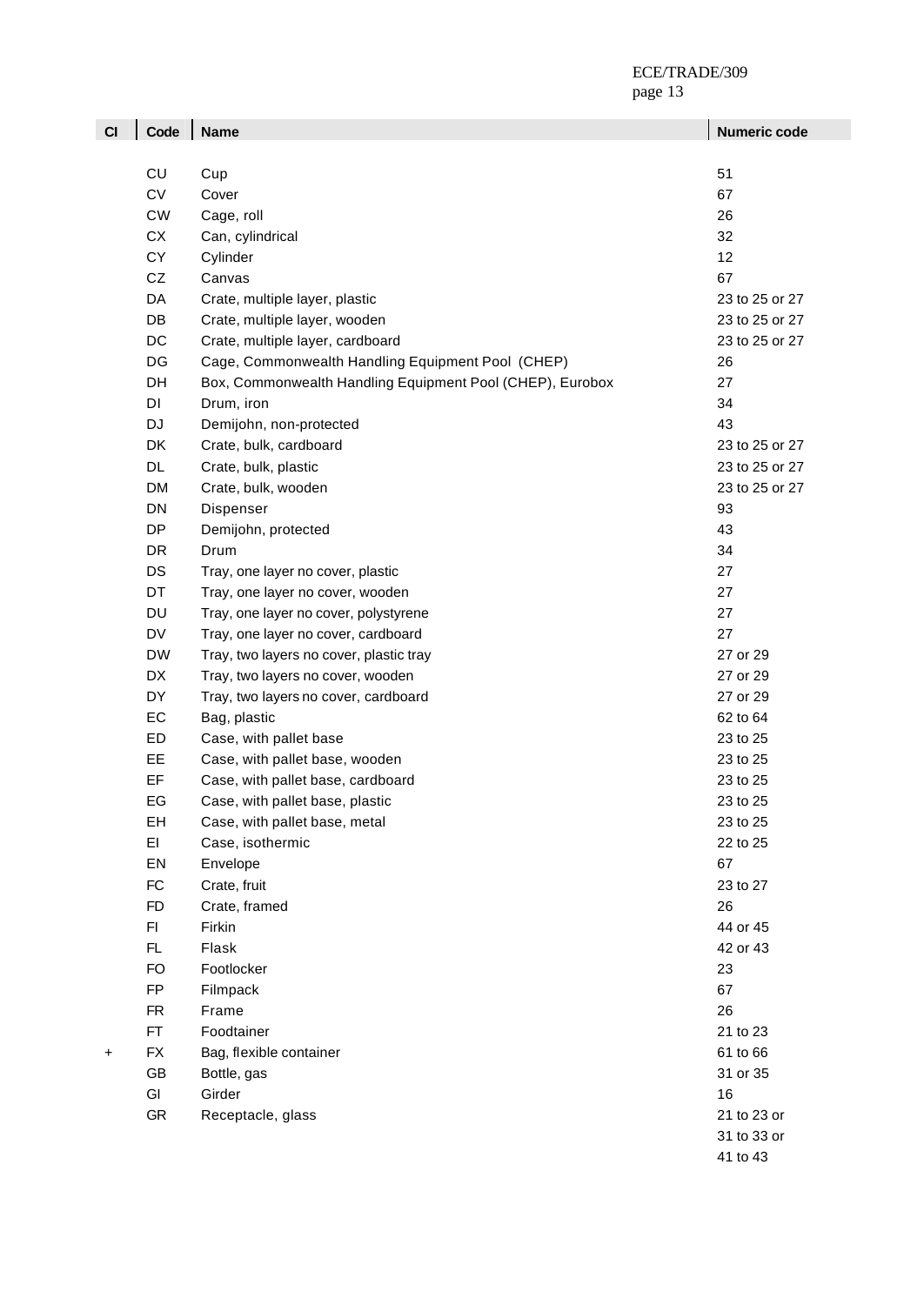| CI        | Code      | <b>Name</b>                                | <b>Numeric code</b> |
|-----------|-----------|--------------------------------------------|---------------------|
|           |           |                                            |                     |
|           | GZ        | Girders, in bundle/bunch/truss             | 16                  |
|           | HA        | Basket, with handle, plastic               | 27                  |
|           | HB        | Basket, with handle, wooden                | 27                  |
|           | НC        | Basket, with handle, cardboard             | 27                  |
|           | HG        | Hogshead                                   | 44 or 45            |
|           | HR.       | Hamper                                     | 23                  |
|           | IA        | Package, display, wooden                   | 21 to 23            |
|           | IB        | Package, display, cardboard                | 21 to 23            |
|           | IC        | Package, display, plastic                  | 21 to 23            |
|           | ID        | Package, display, metal                    | 21 to 23            |
|           | ΙE        | Package, show                              | 21 to 23            |
|           | IF        | Package, flow                              | 61 or 62            |
|           | IG        | Package, paper wrapped                     | 21 to 23            |
|           | ΙH        | Drum, plastic                              | 34                  |
| $\ddot{}$ | ΙK        | Package, cardboard, with bottle grip-holes | 21 to 23            |
|           | IN        | Ingot                                      | 17                  |
|           | ΙZ        | Ingots, in bundle/bunch/truss              | 17                  |
|           | <b>JC</b> | Jerrican, rectangular                      | 23                  |
|           | JG        | Jug                                        | 41                  |
|           | JR.       | Jar                                        | 41                  |
|           | <b>JT</b> | Jutebag                                    | 61 or 65            |
|           | JY        | Jerrican, cylindrical                      | 33                  |
|           | KG        | Keg                                        | 44 or 45            |
|           | LG        | Log                                        | 12                  |
|           | <b>LT</b> | Lot                                        | 01 to 03            |
|           | LV        | Liftvan                                    | 22 to 24            |
|           | <b>LZ</b> | Logs, in bundle/bunch/truss                | 12                  |
|           | MВ        | Bag, multiply                              | 62 to 64            |
|           | <b>MC</b> | Crate, milk                                | 27                  |
|           | <b>MR</b> | Receptacle, metal                          | 21 to 23 or         |
|           |           |                                            | 31 to 33            |
|           | <b>MS</b> | Sack, multi-wall                           | 62 to 64            |
|           | МT        | Mat                                        | 67                  |
|           | <b>MW</b> | Receptacle, plastic wrapped                | 21 to 23 or         |
|           |           |                                            | 31 to 33 or         |
|           |           |                                            | 41 to 43 or         |
|           |           |                                            | 61 to 63            |
|           | MX        | Matchbox                                   | 21                  |
|           | <b>NA</b> | Not available                              | 00                  |
|           | <b>NE</b> | Unpacked or unpackaged                     | 00                  |
| +         | <b>NF</b> | Unpacked or unpackaged, single unit        | 00                  |
| +         | NG        | Unpacked or unpackaged, multiple units     | 00                  |
|           | <b>NS</b> | <b>Nest</b>                                | 24                  |
|           | <b>NT</b> | Net                                        | 66                  |
|           | <b>NU</b> | Net, tube, plastic                         | 66                  |
|           | <b>NV</b> | Net, tube, textile                         | 66                  |
|           | PA        | Packet                                     | 21 to 23            |
|           | PB        | Pallet, box                                | 92                  |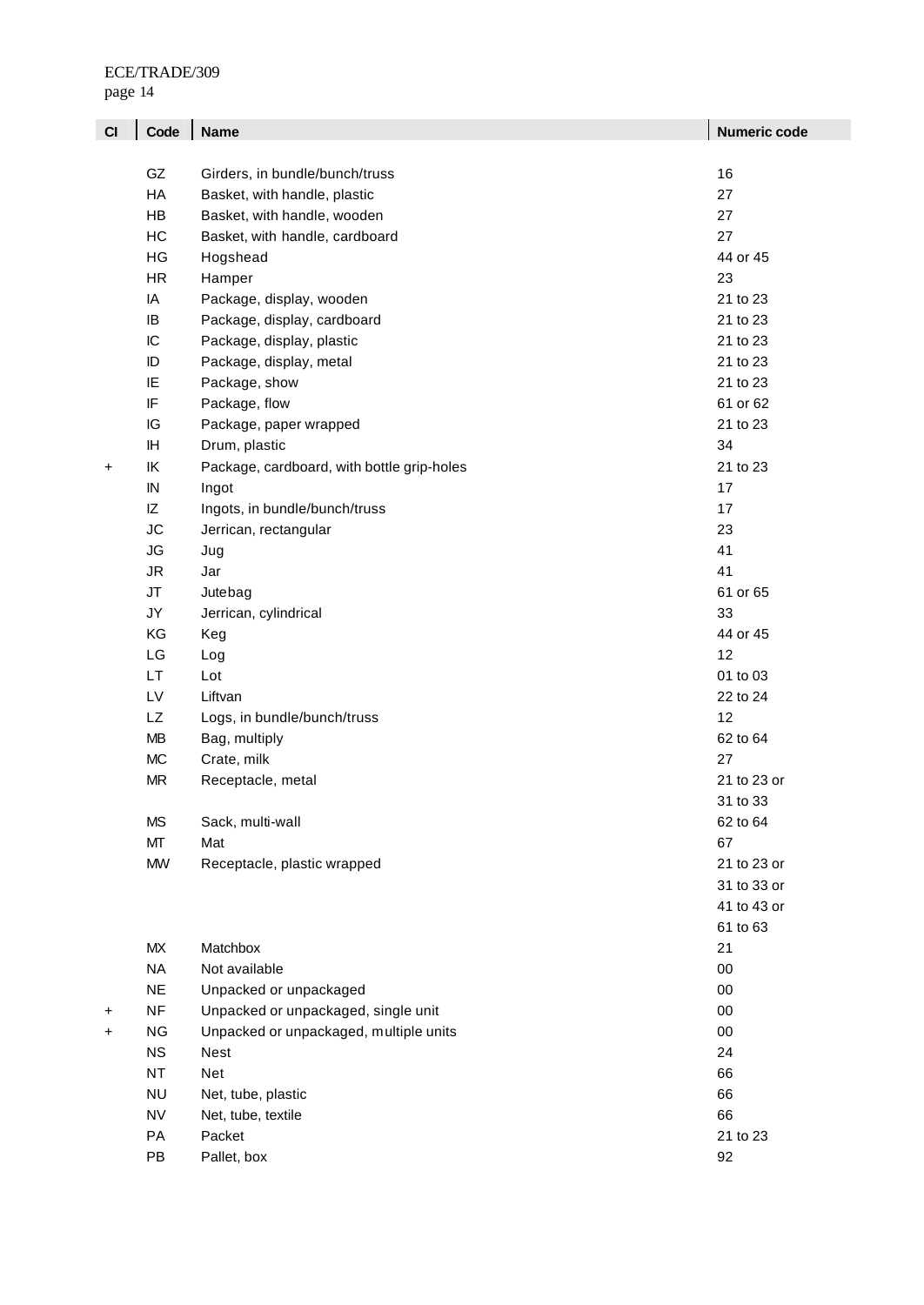page 15 ÷.

| CI        | Code      | <b>Name</b>                                      | <b>Numeric code</b> |
|-----------|-----------|--------------------------------------------------|---------------------|
|           |           |                                                  |                     |
|           | PC        | Parcel                                           | 21 to 23 or         |
|           |           |                                                  | 61 to 63            |
|           | <b>PD</b> | Pallet, modular, collars 80cms * 100cms          | 92                  |
|           | <b>PE</b> | Pallet, modular, collars 80cms * 120cms          | 92                  |
| $\ddot{}$ | PF        | Pen                                              | 26 or 27            |
|           | PG        | Plate                                            | 15                  |
|           | PH        | Pitcher                                          | 41                  |
|           | PI        | Pipe                                             | 11                  |
| $\ddot{}$ | PJ        | Punnet                                           | 27                  |
|           | PK        | Package                                          | 21 to 23            |
|           | PL        | Pail                                             | 51                  |
|           | PN        | Plank                                            | 16                  |
|           | PO        | Pouch                                            | 61                  |
|           | <b>PR</b> | Receptacle, plastic                              | 21 to 23 or         |
|           |           |                                                  | 31 to 33 or         |
|           |           |                                                  | 41 to 43 or         |
|           |           |                                                  | 61 to 63            |
|           | PT        | Pot                                              | 41                  |
|           | PU        | Tray                                             | 27                  |
|           | PV        | Pipes, in bundle/bunch/truss                     | 11                  |
|           | <b>PX</b> | Pallet                                           | 92                  |
|           | PY        | Plates, in bundle/bunch/truss                    | 15                  |
|           | PZ        | Planks, in bundle/bunch/truss                    | 16                  |
|           | QA        | Drum, steel, non-removable head                  | 34                  |
|           | QB        | Drum, steel, removable head                      | 34                  |
|           | QC        | Drum, aluminium, non-removable head              | 34                  |
|           | QD        | Drum, aluminium, removable head                  | 34                  |
|           | QF        | Drum, plastic, non-removable head                | 34                  |
|           | QG        | Drum, plastic, removable head                    | 34                  |
|           | QH        | Barrel, wooden, bung type                        | 44 or 45            |
|           | QJ        | Barrel, wooden, removable head                   | 44 or 45            |
|           | QK        | Jerrican, steel, non-removable head              | 23 or 33            |
|           | QL        | Jerrican, steel, removable head                  | 23 or 33            |
|           | QM        | Jerrican, plastic, non-removable head            | 23 or 33            |
|           | QN        | Jerrican, plastic, removable head                | 23 or 33            |
|           | QP        | Box, wooden, natural wood, ordinary              | 21 to 25            |
|           | QQ        | Box, wooden, natural wood, with sift proof walls | 21 to 25            |
|           | QR        | Box, plastic, expanded                           | 21 to 25            |
|           | QS        | Box, plastic, solid                              | 21 to 25            |
|           | <b>RD</b> | Rod                                              | 12                  |
|           | RG        | Ring                                             | 14                  |
|           | <b>RJ</b> | Rack, clothing hanger                            | 93                  |
|           | RK        | Rack                                             | 93                  |
|           | <b>RL</b> | Reel                                             | 91                  |
|           | <b>RO</b> | Roll                                             | 13                  |
|           | <b>RT</b> | Rednet                                           | 66                  |
|           | <b>RZ</b> | Rods, in bundle/bunch/truss                      | 12                  |
|           | SA        | Sack                                             | 65                  |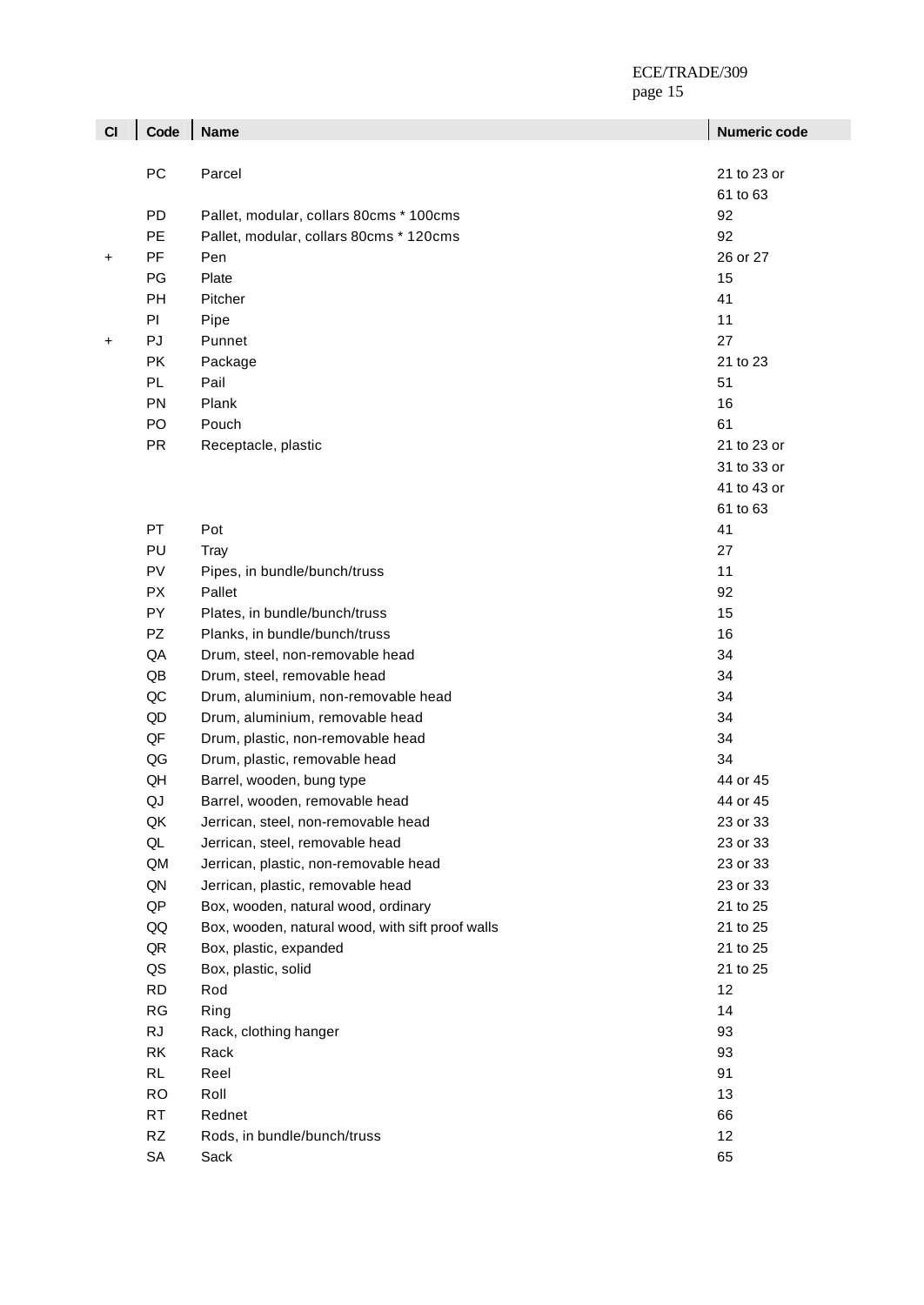page 16

| CI        | Code      | <b>Name</b>                                            | <b>Numeric code</b> |
|-----------|-----------|--------------------------------------------------------|---------------------|
|           |           |                                                        |                     |
| +         | <b>SB</b> | Slab                                                   | 16 or 17            |
|           | SC        | Crate, shallow                                         | 27                  |
|           | <b>SD</b> | Spindle                                                | 91                  |
|           | <b>SE</b> | Sea-chest                                              | 22 or 23            |
|           | <b>SH</b> | Sachet                                                 | 61                  |
|           | SI        | Skid                                                   | 92                  |
|           | SK        | Case, skeleton                                         | 26                  |
|           | <b>SL</b> | Slipsheet                                              | 67                  |
|           | <b>SM</b> | Sheetmetal                                             | 15                  |
| +         | SO        | Spool                                                  | 91                  |
|           | <b>SP</b> | Sheet, plastic wrapping                                | 15                  |
| +         | SS        | Case, steel                                            | 21 to 25            |
|           | <b>ST</b> | Sheet                                                  | 15                  |
|           | SU        | Suitcase                                               | 21 to 23 or         |
|           |           |                                                        | 61 to 63            |
| +         | SV        | Envelope, steel                                        | 67                  |
|           | SW        | Shrinkwrapped                                          | 67                  |
| Χ         | SX        | Set                                                    | 11 to 45            |
| +         | SY        | Sleeve                                                 | 69                  |
|           | <b>SZ</b> | Sheets, in bundle/bunch/truss                          | 15                  |
|           | TB        | Tub                                                    | 51                  |
|           | <b>TC</b> | Tea-chest                                              | 21 to 23            |
|           | <b>TD</b> | Tube, collapsible                                      | 61 to 65            |
| +         | TI        | Tierce                                                 | 44                  |
|           | <b>TK</b> | Tank, rectangular                                      | 24 or 25            |
| +         | TL.       | Tub, with lid                                          | 51                  |
|           | <b>TN</b> | Tin                                                    | 21 or 22            |
|           | <b>TO</b> | Tun                                                    | 44 or 45            |
|           | <b>TR</b> | Trunk                                                  | 24 or 25            |
|           | <b>TS</b> | <b>Truss</b>                                           | 16                  |
|           | TU        | Tube                                                   | 11                  |
|           | TV        | Tube, with nozzle                                      | 31 or 32            |
|           | <b>TY</b> | Tank, cylindrical                                      | 34 or 35            |
|           | TZ        | Tubes, in bundle/bunch/truss                           | 11                  |
| $\ddot{}$ | UC        | Uncaged                                                | $00\,$              |
|           | VA        | Vat                                                    | 35                  |
|           | VG        | Bulk, gas (at 1031 mbar and 15øC)                      | 06                  |
|           | VI        | Vial                                                   | 31                  |
| +         | VK        | Vanpack                                                | 99                  |
|           | VL        | Bulk, liquid                                           | 04                  |
|           | VO        | Bulk, solid, large particles ("nodules")               | 03                  |
|           | <b>VP</b> | Vacuum-packed                                          | 67                  |
|           | VQ        | Bulk, liquefied gas (at abnormal temperature/pressure) | 05                  |
|           | <b>VR</b> | Bulk, solid, granular particles ("grains")             | 02                  |
|           | VY        | Bulk, solid, fine particles ("powders")                | 01                  |
|           | <b>WA</b> | Intermediate bulk container                            | 23 to 26 or         |
|           |           |                                                        | 62 to 64            |
|           | WB        | Wickerbottle                                           | 42 or 43            |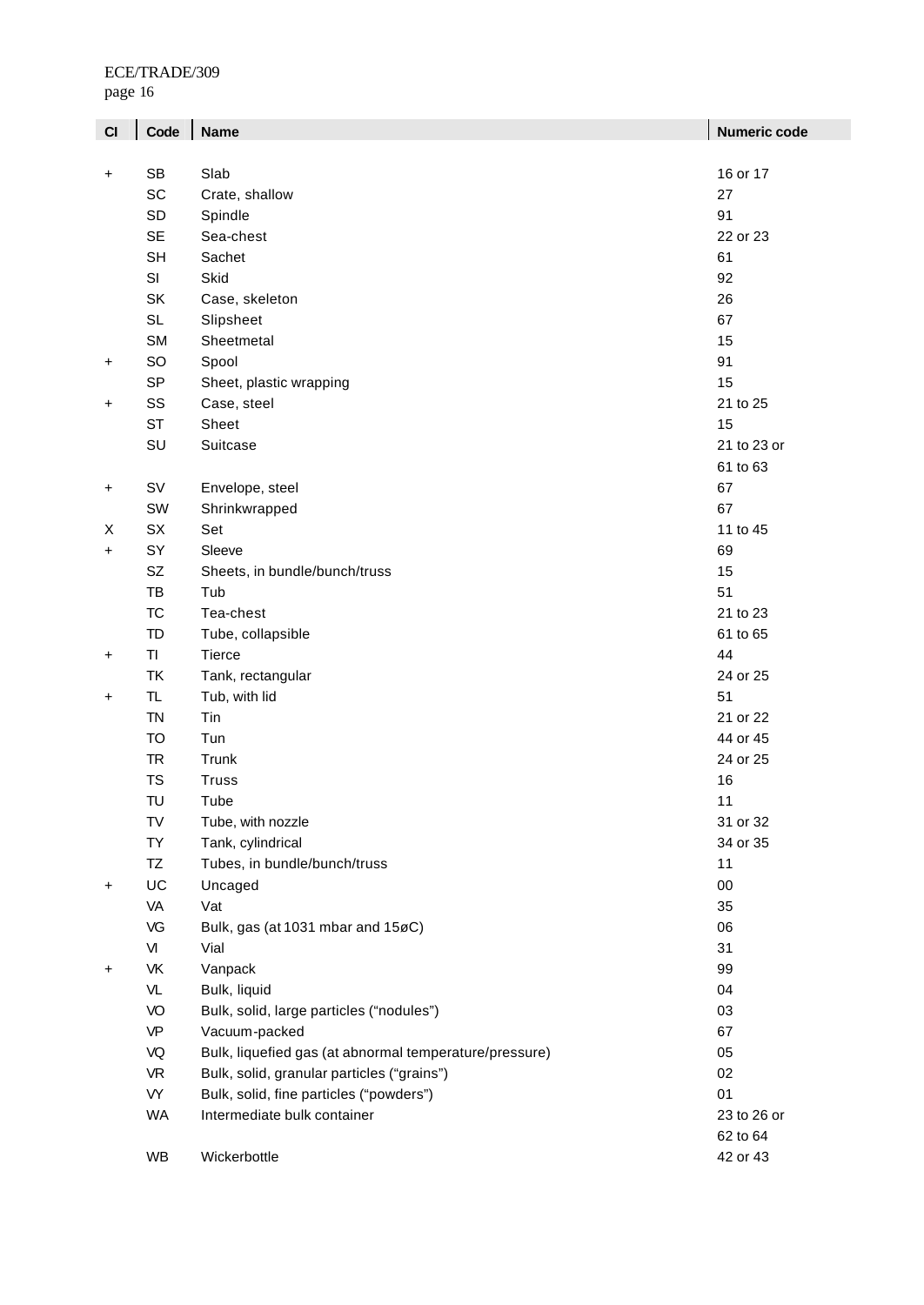| CI | Code      | <b>Name</b>                                                       | Numeric code |
|----|-----------|-------------------------------------------------------------------|--------------|
|    |           |                                                                   |              |
|    | <b>WC</b> | Intermediate bulk container, steel                                | 23 to 26     |
|    | <b>WD</b> | Intermediate bulk container, aluminium                            | 23 to 26     |
|    | WF        | Intermediate bulk container, metal                                | 23 to 26     |
| #  | WG        | Intermediate bulk container, steel, pressurised > 10 kpa          | 23 to 26     |
| #  | WH        | Intermediate bulk container, aluminium, pressurised > 10 kpa      | 23 to 26     |
| #  | WJ        | Intermediate bulk container, metal, pressure 10 kpa               | 23 to 26     |
|    | <b>WK</b> | Intermediate bulk container, steel, liquid                        | 23 to 26     |
|    | <b>WL</b> | Intermediate bulk container, aluminium, liquid                    | 23 to 26     |
|    | <b>WM</b> | Intermediate bulk container, metal, liquid                        | 23 to 26     |
|    | <b>WN</b> | Intermediate bulk container, woven plastic, without coat/liner    | 62 to 64     |
|    | <b>WP</b> | Intermediate bulk container, woven plastic, coated                | 62 to 64     |
|    | WQ        | Intermediate bulk container, woven plastic, with liner            | 62 to 64     |
|    | <b>WR</b> | Intermediate bulk container, woven plastic, coated and liner      | 62 to 64     |
|    | WS        | Intermediate bulk container, plastic film                         | 62 to 64     |
|    | WT        | Intermediate bulk container, textile with out coat/liner          | 62 to 64     |
|    | WU        | Intermediate bulk container, natural wood, with inner liner       | 23 to 26     |
|    | <b>WV</b> | Intermediate bulk container, textile, coated                      | 62 to 64     |
|    | <b>WW</b> | Intermediate bulk container, textile, with liner                  | 62 to 64     |
|    | <b>WX</b> | Intermediate bulk container, textile, coated and liner            | 62 to 64     |
|    | <b>WY</b> | Intermediate bulk container, plywood, with inner liner            | 23 to 26     |
|    | WZ        | Intermediate bulk container, reconstituted wood, with inner liner | 23 to 26     |
|    | XA        | Bag, woven plastic, without inner coat/liner                      | 62 to 64     |
|    | ΧB        | Bag, woven plastic, sift proof                                    | 62 to 64     |
|    | XC        | Bag, woven plastic, water resistant                               | 62 to 64     |
|    | <b>XD</b> | Bag, plastics film                                                | 62 to 64     |
|    | XF        | Bag, textile, without inner coat/liner                            | 62 to 64     |
|    | XG        | Bag, textile, sift proof                                          | 62 to 64     |
|    | XH        | Bag, textile, water resistant                                     | 62 to 64     |
|    | XJ        | Bag, paper, multi-wall                                            | 62 to 64     |
|    | XK        | Bag, paper, multi-wall, water resistant                           | 62 to 64     |
|    | YA        | Composite packaging, plastic receptacle in steel drum             | 33 or 34     |
|    | YB        | Composite packaging, plastic receptacle in steel crate box        | 24 or 25     |
|    | YC        | Composite packaging, plastic receptacle in aluminium drum         | 33 or 34     |
|    | YD        | Composite packaging, plastic receptacle in aluminium crate        | 24 or 25     |
|    | YF        | Composite packaging, plastic receptacle in wooden box             | 24 or 25     |
|    | YG        | Composite packaging, plastic receptacle in plywood drum           | 33 or 34     |
|    | YH        | Composite packaging, plastic receptacle in plywood box            | 24 or 25     |
|    | YJ        | Composite packaging, plastic receptacle in fibre drum             | 33 or 34     |
|    | YK        | Composite packaging, plastic receptacle in fibreboard box         | 24 or 25     |
|    | YL        | Composite packaging, plastic receptacle in plastic drum           | 33 or 34     |
|    | YM        | Composite packaging, plastic receptacle in solid plastic box      | 24 or 25     |
|    | YN        | Composite packaging, glass receptacle in steel drum               | 33 or 34     |
|    | YP        | Composite packaging, glass receptacle in steel crate box          | 24 or 25     |
|    | YQ        | Composite packaging, glass receptacle in aluminium drum           | 33 or 34     |
|    | <b>YR</b> | Composite packaging, glass receptacle in aluminium crate          | 24 or 25     |
|    | <b>YS</b> | Composite packaging, glass receptacle in wooden box               | 24 or 25     |
|    | YT        | Composite packaging, glass receptacle in plywood drum             | 33 or 34     |
|    | YV        | Composite packaging, glass receptacle in wickerwork hamper        | 23           |